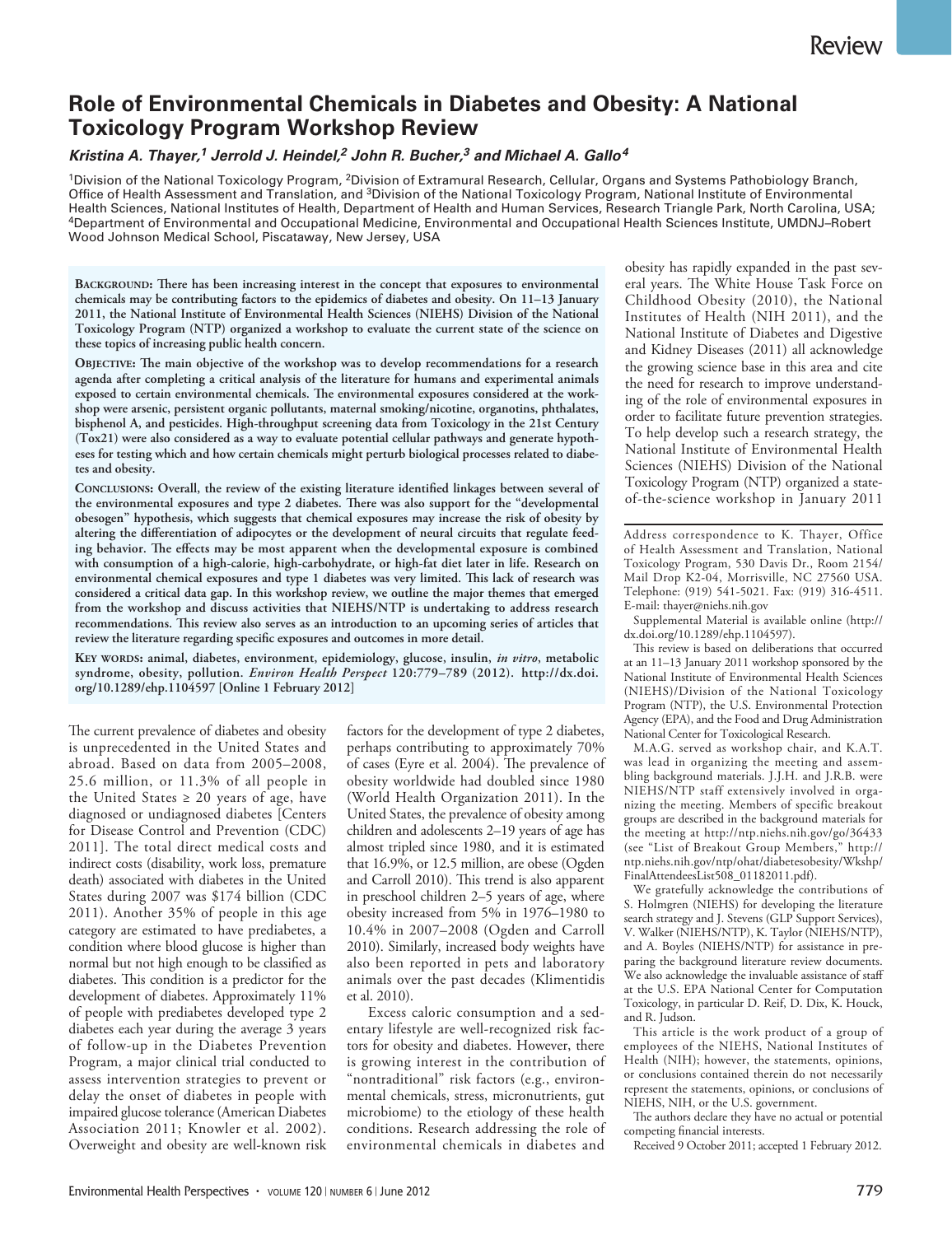titled "Role of Environmental Chemicals in the Development of Diabetes and Obesity" to evaluate the literature for evidence of associations between certain chemicals and risk of diabetes and/or obesity (NTP 2011b). The specific environmental exposures evaluated were arsenic, maternal smoking during pregnancy/nicotine, organic tin compounds ("organotins"), phthalates, bisphenol A (BPA), pesticides, and various persistent organic pollutants (POPs). A diverse group of more than 50 scientists including endocrinologists, toxicologists, epidemiologists, bioinformaticists, and experts in the pathobiology of diabetes and obesity were asked to evaluate the current literature for consistency and biological plausibility, with the ultimate goal of providing advice to NIEHS for developing a research agenda on these emerging topics. Literature review documents, meeting presentations, and other background materials for the workshop are available online (NTP 2011b).

Overall, the existing literature was judged to provide plausibility, varying from suggestive to strong, that exposure to environmental chemicals may contribute to the epidemic of diabetes and/or obesity. This workshop review provides an overview of the major themes emerging from the workshop and describes several activities that NIEHS is undertaking to address research recommendations. This review also serves as the announcement of an upcoming series of papers to be published in *Environmental Health Perspectives* describing in more detail the critical assessment of the literature provided by the workshop participants.

## **Methods**

*Workshop format.* The workshop format was an introductory plenary session and a series of breakout group meetings, followed by plenary sessions to disseminate and discuss the findings from individual breakout group deliberations. A series of white papers was distributed before the workshop to help focus discussion. Breakout groups were not required to reach consensus on responses to charge questions, and plenary reports were prepared to reflect the range of opinions expressed. For the individual chemicals or chemical classes, workshop participants were asked to *a*) evaluate the strength/weaknesses, consistency, and biological plausibility of findings reported in humans and experimental animals; *b*) identify the most useful and relevant end points in experimental animals, *in vitro* models, and screening systems to assess these diseases; and *c*) identify data gaps and areas for future evaluation/research. Data from the Toxicology in the 21st Century (Tox21) High-Throughput Screening (HTS) Initiative were also considered during the meeting. Experts used the data, primarily derived from phase I of the U.S. Environmental Protection Agency (EPA) ToxCast™ (U.S. EPA 2011a),

to help evaluate biological plausibility as well as to develop testable predictions of which chemicals might perturb biological processes related to diabetes and obesity. Experts were also asked to suggest relevant assay targets that could be included in Tox21 in the future to better screen for perturbations of these biological processes. Obesity is a major risk factor for metabolic syndrome and type 2 diabetes. All three outcomes were reviewed in relation to the environmental exposures evaluated during the workshop, although the primary focus and context varied for specific exposures.

*Literature search strategy.* A PubMed (National Library of Medicine, Bethesda, MD) search strategy was developed to identify studies of xenobiotic exposures related to diabetes and obesity using both a MeSH (Medical Subject Headings)-based strategy and a keyword strategy [for a complete list of MeSH and keyword search terms, see Supplemental Material (http://dx.doi. org/10.1289/ehp.1104597)]. The keyword search was included to identify newer articles that were not yet MeSH indexed in PubMed at the time of the search. Additional details about the criteria used to determine study relevance will be presented in subsequent publications that focus on specific exposures.

*Data extraction.* Data extraction of the main findings from studies considered relevant was conducted by NTP staff in the Office of Health Assessment and Translation (OHAT). Identification of main findings was based on the following strategy. For studies that did not report a significant association between the exposure and a health outcome, data extraction for the main finding was based on the highest exposure group compared with the referent group (e.g., fourth quartile vs. first quartile). When a study reported a significant association between an exposure and a health outcome, the data extraction for the main finding was based on lowest exposure group where a statistically significant association was observed and the shape of the exposure–response relation was monotonic (e.g., third quartile vs. first quartile). Identification of main findings when associations were nonmonotonic in nature was conducted on a case-by-case basis and included consideration of any statistical trend analyses that might have been conducted, consistency of the overall pattern across exposure groups, and/or consideration of the author's interpretation of the biological significance of the nonmonotonic finding.

An Excel file was used to store the data extraction output. This Excel file can be used in conjunction with a new graphical display software program called Meta Data Viewer developed by S. Harris at SRA International Inc. (Durham, NC, USA) and NTP OHAT staff (Boyles et al. 2011). In brief, the graphing program allows users to sort, group, or

filter studies according to exposures, health outcomes, and other characteristics and can present the main findings using a "forest plot" graphical display. The input data file for the diabetes/obesity workshop contains approximately 870 main findings from > 200 human studies. This software program was used during the workshop to visually display data but was not used to conduct quantitative metaanalyses. The graphing program, accompanying data file, and instructions for use are publicly accessible (see NTP 2012; Boyles et al. 2011). Meta Data Viewer is a public resource, and users are welcome to use the program and any associated NTP data files for their own purposes, including for use in publications. Assistance in using the data file and software program is available upon request.

# **Major Findings**

*Maternal smoking and nicotine.* The strongest conclusion from the workshop was that nicotine likely acts as a developmental obesogen in humans. This conclusion was based on the very consistent pattern of overweight/obesity observed in epidemiology studies of children of mothers who smoked during pregnancy (Figure 1) and was supported by findings from laboratory animals exposed to nicotine during prenatal development. Crude and adjusted odds ratios (ORs) were similar within the individual epidemiological studies, suggesting that the social and behavioral characteristics that were included in models did not account for the observed differences in the prevalence of overweight (Oken et al. 2008). Two recent meta-analyses concluded there was some evidence for publication bias, but not enough to negate the overall conclusion of increased risk (Ino 2010; Oken et al. 2008). The body weight and adiposity-related changes reported in the animal studies recapitulated to a large extent those seen in children of mothers who smoke (Levin 2005; Newman et al. 1999; Oliveira et al. 2009, 2010a, 2010b; Santos-Silva et al. 2010, 2011; Somm et al. 2008; Williams and Kanagasabai 1984). The breakout group recognized that other components in cigarette smoke may also be contributing to the association between maternal smoking and childhood overweight/obesity; however, the studies of nicotine in experimental animals provided compelling evidence that nicotine alone was the causal agent.

*Arsenic.* The breakout group participants that evaluated this literature concluded that the existing human data were limited to sufficient in support of an association between arsenic and diabetes in populations with high exposure levels, namely, regions in Taiwan and Bangladesh with historical problems with arsenic contamination of drinking water (Figure 2). Although most members of the group considered the evidence sufficient for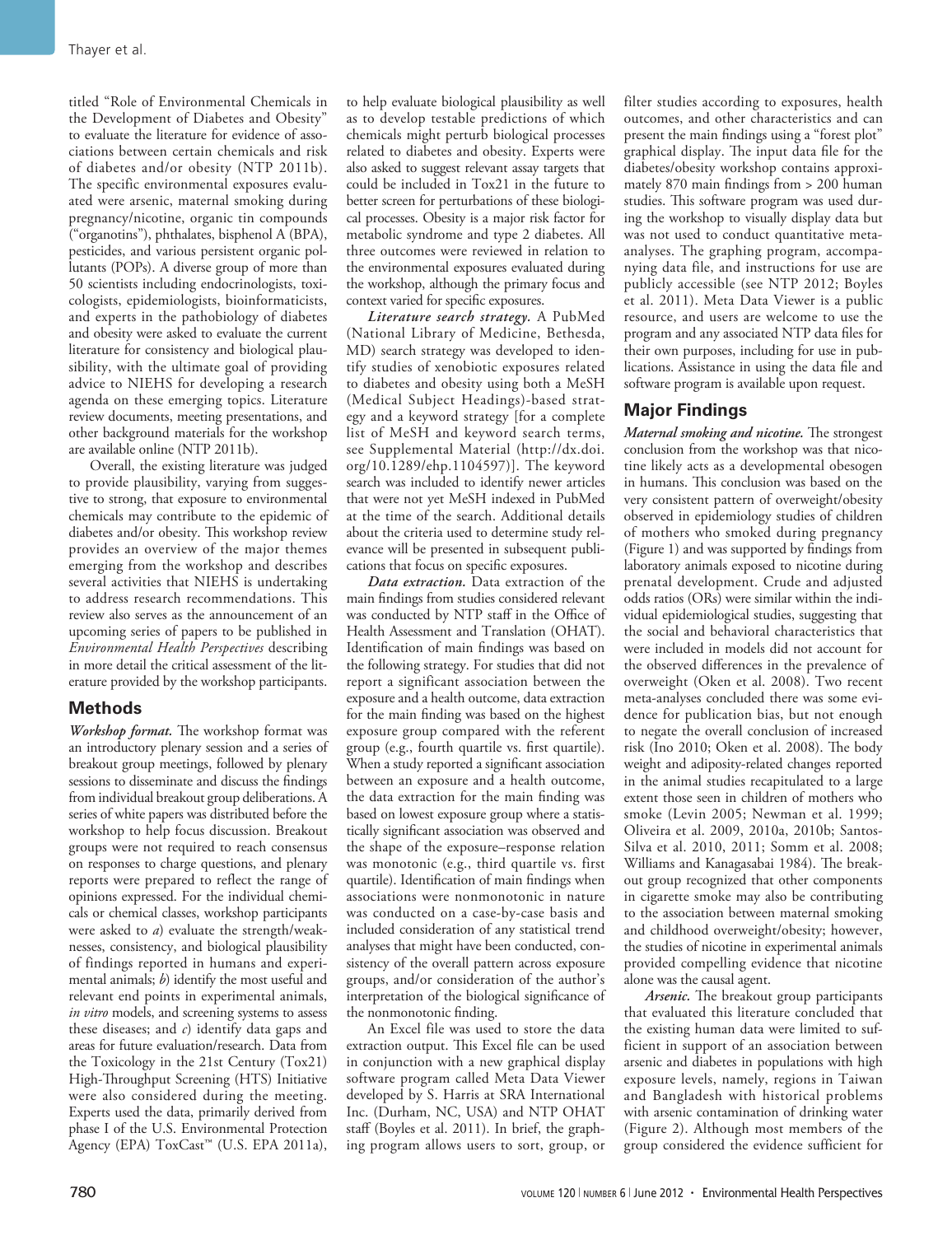an association, additional research is needed to determine whether the relationship is causal. Workshop participants concluded that current evidence was insufficient for an association with diabetes and arsenic in lower-exposure areas (< 150 ppb in drinking water), such as the United States and Mexico, although recent studies with better measures of exposure and outcome provided increased evidence for an association (Coronado-Gonzalez et al. 2007; Del Razo et al. 2011; Ettinger 2009).

The literature on arsenic and diabetes in experimental animals was judged inconclusive. The body of existing studies is highly diverse, with considerable variation in the duration of treatment (1 day to 2 years), routes of administration, and dose levels used in the studies. Most of the studies treated animals with sodium arsenite [As(III); arsenic trioxide], but other arsenicals have also been studied (Aguilar et al. 1997; Arnold et al. 2003; Hill et al. 2009; Paul et al. 2008). The studies also vary in experimental design and model systems used to assess end points relevant to

|                           |                                                                          |                                                |                 |    | - Lower 95th CI                    |
|---------------------------|--------------------------------------------------------------------------|------------------------------------------------|-----------------|----|------------------------------------|
| <b>Reference</b>          | Study description (n)                                                    | <b>Relative risk</b><br>adj OR (95% CI)        |                 |    | - Upper 95th CI<br>• Relative risk |
| Gorog et al. 2009         | Europe (6 countries) CESAR, 9-12 year, $\textcircled{2}$ (8,926)         | 1.26(1.03, 1.55)                               |                 | 어  | Overweight<br>н                    |
| Toschke et al. 2002       | Germany (Bavaria) 5–6.9 year (1997), 3 Ω (8,365)                         | 1.92 (1.29, 2.86)                              |                 |    | $\left  \bullet \right $ Obesity   |
| Toschke et al. 2003       | Germany (Bavaria) 5-6 year (2001/2002), 3 9 (4,974)                      | 2.22 (1.33, 3.69)                              |                 |    |                                    |
| Toschke et al. 2007       | Germany (Bavaria) 5–6 year (2001/2002), 3 Ω (5,472)                      | 1.75 (1.25, 2.43)                              |                 |    |                                    |
| Von Kries 2002            | Germany (Bavaria) 5–6.9 year, 3 ° (6,483)                                | 2.06 (1.31, 3.23)                              | Cross-sectional |    |                                    |
| Von Kries 2008            | Germany (Bavaria) 5-6.9 year, 39 (5,899)                                 | 1.9(1.3, 2.7)                                  |                 |    |                                    |
| Ino et al. 2011           | Japan (Kumagaya) 9–10 year, $\Im$ (2,508)                                | 1.55 (0.67, 3.57) [crude prev OR] <sup>a</sup> |                 |    |                                    |
| Koshy et al. 2011         | UK (Merseyside) 5-11 year, $\beta$ $\Omega$ (3,038)                      | 1.61(1.19, 2.18)                               |                 |    |                                    |
| Raum et al. 2011          | Germany (Aachen) 6 year, $\beta$ $\Omega$ (1,954)                        | 1.51 (0.99, 2.28)                              |                 |    |                                    |
| Toschke et al. 2002       | Germany (Bavaria) 5-6.9 year (1997), 3 Ω (8,365)                         | 1.58 (1.23, 2.04)                              |                 |    |                                    |
| Toschke et al. 2003       | Germany (Bavaria) 5-6 year (2001/2002), 3 9 (4,974)                      | 1.52(1.14, 2.01)                               |                 |    |                                    |
| Toschke et al. 2007       | Germany (Bavaria) 5–6 year (2001/2002), 3 Ω (5,472)                      | 1.32(1.10, 1.61)                               |                 |    |                                    |
| Von Kries 2002            | Germany (Bavaria) 5-6.9 year, 39 (6,483)                                 | 1.43 (1.07, 1.90)                              |                 |    |                                    |
| Von Kries 2008            | Germany (Bavaria) 5–6.9 year, $\textcircled{2}$ (5,899)                  | 1.3(1.1, 1.7)                                  |                 |    |                                    |
| Al Mamun 2006             | Australia (Brisbane, Queensland) 14 year, $\sqrt{2}$ (3,253)             | 1.40 (1.01, 1.94)                              |                 |    |                                    |
| Bergmann et al. 2003      | Germany (multisite) 6 year, $\textcircled{2}$ (918)                      | 2.3(1.2, 4.6)                                  |                 |    |                                    |
| Dubois and Girard 2006    | Canada (Quebec) 4.5 year, $\mathcal{S} \mathcal{Q}$ (2,103)              | 1.8(1.2, 2.8)                                  |                 |    |                                    |
| Durmus et al. 2011        | Netherlands (Gen R) 4 year, $\beta$ $\Omega$ (5,342)                     | 1.61 (1.03, 2.53)                              |                 |    |                                    |
| Montgomery and Ekbom 2002 | UK (nat'l) NCDS, 33 year, 3 9 (4,917)                                    | 1.38(1.06, 1.79)                               |                 |    |                                    |
| Power and Jefferis 2002   | UK (England, Scotland, Wales) 1958 BBC, 33 year, $\mathfrak{Q}$ (2,921)  | 1.45 (1.13, 1.87)                              |                 |    |                                    |
| Power and Jefferis 2002   | UK (England, Scotland, Wales) 1958 BBC, 33 year, ♂ (2,918)               | 1.55(1.19, 2.00)                               |                 |    |                                    |
| Power et al. 2010         | UK (England, Scotland, Wales) 1958 BBC, 45 year, $\Im$ $\Im$ (8,815)     | 1.40 (1.25, 1.56)                              |                 |    |                                    |
| Reilly et al. 2005        | UK (multisite) ALSPAC 7 year, $\sqrt{2}$ (7,758)                         | 1.80(1.01, 3.99)                               |                 |    |                                    |
| Rooney et al. 2010        | USA (3 midwestern states) 9-14 year, $\textcircled{2}$ (777)             | 2.15 (1.22, 3.78)                              |                 |    |                                    |
| Salsberry and Reagan 2005 | USA (nat'l) NLSY Child-Mother, 6-7 year, $\sqrt{2}$ (3,022)              | 1.74 (1.32, 2.29)                              |                 | e- |                                    |
| Salsberry and Reagan 2007 | USA (nat'l) NLSY Child-Mother, 12-13 year, $\sqrt{2}$ (3,368)            | 1.41(1.08, 1.84)                               |                 |    |                                    |
| Suzuki et al. 2009        | Japan (Koshu City) 9-10 year, $\textcircled{2}$ (1,644)                  | 2.56 (1.02, 6.38)                              |                 |    |                                    |
| Al Mamun 2006             | Australia (Brisbane, Queensland) 14 year, $\textcircled{2}$ (3,253)      | 1.3(1.1, 1.6)                                  |                 |    |                                    |
| Bergmann et al. 2003      | Germany (multisite) 6 year, $\textcircled{2}$ (918)                      | 2.08(1.19, 3.63)                               | Prospective     |    |                                    |
| Boerschmann et al. 2010   | Germany (multisite) GDM offspring study 2 year, $\text{d}\Omega$ (1,420) | 2.2(0.6, 8.3)                                  |                 |    |                                    |
| Boerschmann et al. 2010   | Germany (multisite) GDM offspring study 11 year, $\sqrt{2}$ (1,420)      | 22.7(1.9, 2.8)                                 |                 |    |                                    |
| Braun et al. 2010         | USA (Cincinnati, OH) 3 year, $\Im$ $\Im$ (389)                           | 1.9(0.6, 6.1)                                  |                 |    |                                    |
| Chen et al. 2006          | USA (multisite) CPP 8 year, $\triangle$ (14,486)                         | 1.21 (1.05, 1.39)                              |                 |    |                                    |
| Chen et al. 2006          | USA (multisite) CPP 8 year, $\mathcal{Q}$ (14,612)                       | 1.37(1.19, 1.58)                               |                 |    |                                    |
| Durmus et al. 2011        | Netherlands (Gen R) 4 year, $\mathcal{E} \subseteq (5,342)$              | 1.00(0.78, 1.28)                               |                 |    |                                    |
| Gillman et al. 2008       | USA (Boston, MA) Project Viva, 3 year, $\sqrt{2}$ (1,110)                | 1.71 (0.90, 3.25)                              |                 |    |                                    |
| Iliadou et al. 2010       | Sweden (nat'l) milt serv registry 17–24 year, $\circled{}$ (124,203)     | 1.41 (1.34, 1.49)                              |                 |    |                                    |
| Koupil and Toivanen 2008  | Sweden (nat'l) registries, 18 year, $\beta$ (6,535)                      | 1.71 (1.21, 2.43)                              |                 |    |                                    |
| Kuhle et al. 2010         | Canada (Nova Scotia) CLASS 5th grade, 3 ° (3,426)                        | 1.43(1.17, 1.75)                               |                 |    |                                    |
| Mizutani et al. 2007      | Japan (Enzan City) Project Enzan, 5 year, $\text{d}^{\circ}$ (1,417)     | 2.15 (1.12, 4.11)                              |                 |    |                                    |
| <b>Oken et al. 2005</b>   | USA (Boston, MA) Project Viva, 3 year, 3 Q (2,218)                       | 2.2(1.2, 3.9)                                  |                 |    |                                    |
| Tome et al. 2007          | Brazil (Ribeirao) 8-10 year, $\text{I}_2$ (2,797)                        | 1.07(0.84, 1.37)                               |                 |    |                                    |
| Widerge et al. 2003       | Norway/Sweden (Trondheim/Bergen) 5 year, 39 (482)                        | 3.8(2.1, 7.2)                                  |                 |    |                                    |
| Sharma et al. 2008        | USA (multisite) PedNSS (Asia/Pacific) 2-4 year, 39 (4,740)               | 0.85(0.35, 2.07)                               |                 |    |                                    |
| Sharma et al. 2008        | USA (multisite) PedNSS (Am Ind/AK Nat) 2-4 year, $\sqrt{2}$ (2,228)      | 1.01(0.71, 1.44)                               |                 |    |                                    |
| Sharma et al. 2008        | USA (multisite) PedNSS (Hispanic) 2-4 year, $\beta$ (34,378)             | 1.11(0.95, 1.31)                               |                 |    |                                    |
| Sharma et al. 2008        | USA (multisite) PedNSS (Black) 2-4 year, $\text{d}\Omega$ (31,704)       | 1.32(1.17, 1.50)                               | Retrospective   |    |                                    |
| Sharma et al. 2008        | USA (multisite) PedNSS (White) 2-4 year, $\sqrt{2}$ (82,361)             | 1.59(1.5, 1.68)                                |                 |    |                                    |
| Whitaker 2004             | USA (Ohio) WIC, 4 year, 39 (8,494)                                       | 1.21(1.01, 1.45)                               |                 |    |                                    |
| Adams et al. 2005         | USA (Wisconsin) Am Ind/WIC program, 3 year, $\beta$ (252)                | 2.16 (1.05, 4.47)                              |                 |    |                                    |
|                           |                                                                          |                                                |                 | 10 | 100                                |

**Relative risk**

**Figure 1.** Association between maternal smoking during pregnancy and overweight/obesity in offspring. Studies are grouped by study design and then sorted by health outcome (overweight or obesity); studies are presented alphabetically by author within the health outcome categories. Abbreviations and symbols: ♀, female; ♂, male; AK Nat, Alaskan native; ALSPAC, Avon Longitudinal Study of Parents and Children; Am Ind, American Indian; adj OR, adjusted odds ratio; BBC, British Birth Cohort; CI, confidence interval; CESAR, Central European Study on Air Pollution and Respiratory Health; CLASS, Children's Lifestyle and School Performance study; CPP, Collaborative Perinatal Project; GDM, gestational diabetes mellitus; Gen R, Generation R study; OH, Ohio; MA, Massachusetts; milt serv, military service; nat'l, national; NCDS, National Child Development Study; NLSY, National Longitudinal Survey of Youth; PedNSS, Pediatric Nutrition Surveillance System; prev OR, prevalence odds ratio; WI, Wisconsin; WIC, Women, Infants, and Children program.

*<sup>a</sup>*Risk estimates for bracketed statistics (i.e., [crude prev OR]) calculated based on data presented in the paper using open source epidemiology statistics software OpenEpi (Dean et al. 2011).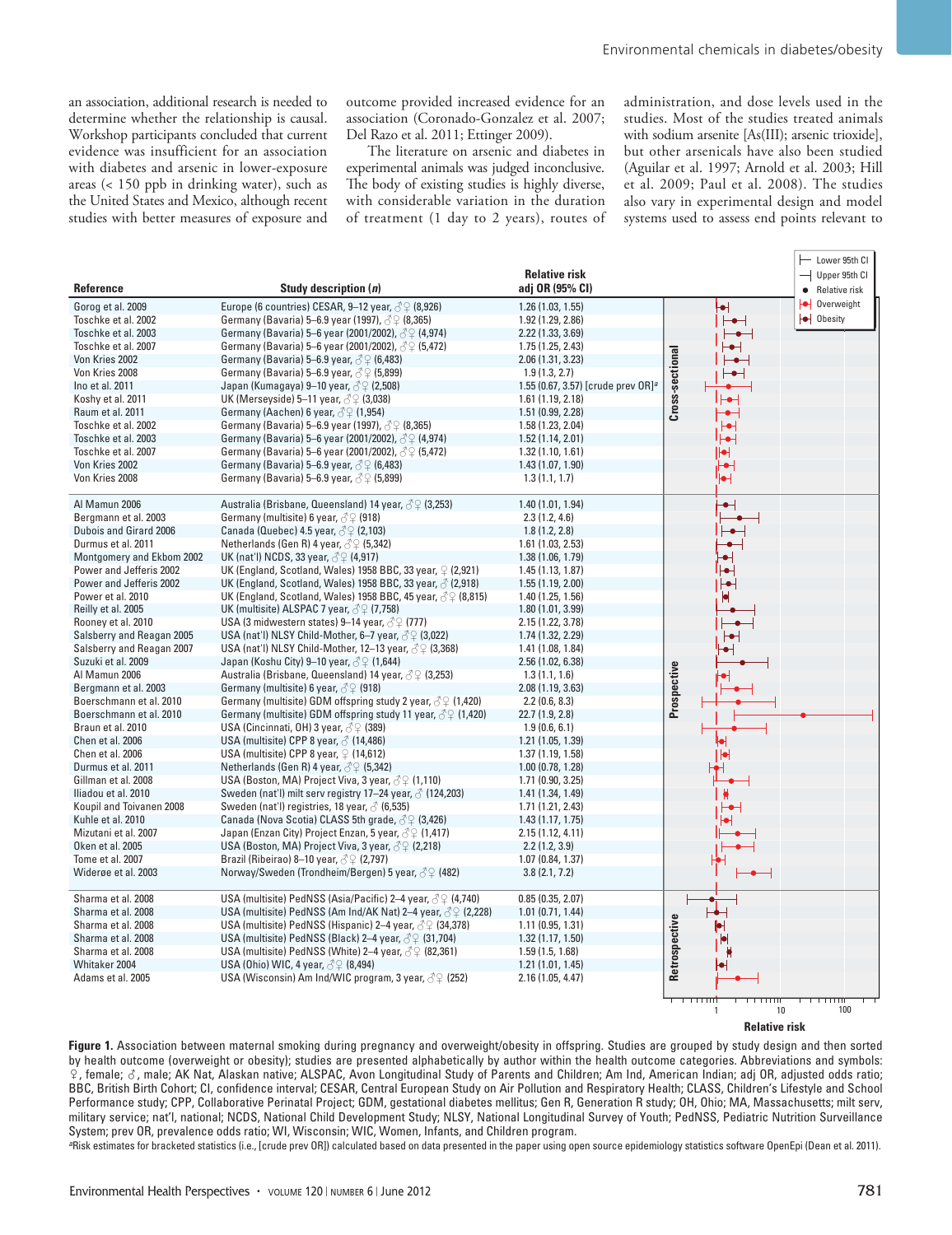diabetes as a health effect. Most of the studies were not designed to examine the diabetogenic effects of chronic arsenic exposure. Although the literature as a whole was judged inconclusive, findings from recent studies that were designed to focus more specifically on glucose homeostasis appear consistent with those human studies that link arsenic exposure to diabetes. Supportive findings include impaired glucose tolerance in studies of mice or rats treated with As(III) for several months at drinking water concentrations from 5 to 50 ppm (Cobo and Castineira 1997; Paul et al. 2007, 2008; Wang et al. 2009). In addition, measures of insulin regulation [e.g., homeostatic model assessment (HOMA) insulin resistance)] were affected in Wistar rats treated with 3.4 mg/kg body weight/day As(III) by oral gavage for 90 days (Izquierdo-Vega et al. 2006) and in pregnant female LM/Bc/Fnn mice treated with 9.6 mg/kg As(V) by intraperitoneal injection on gestational days 7.5 and 8.5 (Hill et al. 2009).

Most *in vitro* or mechanistic studies were not designed specifically to study the diabetogenic or adipogenic effects of arsenic. Nevertheless, these studies suggest several pathways by which arsenic could influence pancreatic β-cell function and insulin sensitivity, including oxidative stress and effects on glucose uptake and transport, gluconeogenesis, adipocyte differentiation, and Ca2+ signaling (reviewed by Diaz-Villasenor et al. 2007, 2008; Druwe and Vaillancourt 2010; Tseng 2004). Studies suggest that arsenic may exert adverse

effects on β-cell function *in vitro* through several mechanisms, depending on the concentration tested (Fu et al. 2010).

*Epidemiological studies of POPs and diabetes.* POPs comprise a broad class of organohalides (i.e., organochlorines, organofluorines, and organobromines). The POP literature related to diabetes and other metabolic disorders is complex, consisting of approximately 75 epidemiological studies that report hundreds of findings relating to diabetes, altered glucose homeostasis, insulin resistance, or metabolic syndrome. Often results for multiple POPs are reported in the same study. Because of time constraints at the workshop, breakout group participants focused on diabetes outcomes, although findings related to glucose homeostasis, insulin resistance, and metabolic syndrome will be summarized in supplemental materials that accompany the POPs breakout group report. The breakout group developed a quality rating for each study based primarily on the methods used to classify or measure exposure, and the diagnostic used to ascertain diabetes status. Studies received a lower rating if the diagnoses of diabetes came from death certificates, if diabetes was self-reported, if exposure was self-reported, or if exposure was not clearly measured. The breakout group then used the Meta Data Viewer program to assess patterns of association between various POPs chemicals or chemical classes and diabetes (Boyles et al. 2011).

The group concluded that there is evidence for a positive association of diabetes with certain organochlorine POPs. Initial data mining indicated the strongest associations of diabetes with *trans*-nonachlor, DDT (dichlorodiphenyltrichloroethane)/DDE (dichlorodiphenyldichloroethylene)/DDD (dichlorochlorophenylethane), and dioxins/ dioxin-like chemicals, including polychlorinated biphenyl (PCBs; Figure 3). In no case was the body of data considered sufficient to establish causality. The very strong exposure correlations among some POPs [correlation coefficients of 0.50–0.90 (Lee et al. 2006)] make it difficult to identify individual POPs as potential causal agents.

*Peroxisome proliferator–activated receptor (PPAR) activators (organotins and phthalates).* Organotins and phthalates were considered together in a breakout group session because these compounds both interact with PPARs. The PPARs are intimately involved in the regulation of adipocyte differentiation, production of adipokines, insulin responsiveness, and other biological processes related to glucose and lipid regulation (Janesick and Blumberg 2011; Kahn and McGraw 2010; Li et al. 2011; Wang 2010). In addition, there is the potential for coexposures to these two chemical classes because both are commonly used as plasticizers in PVC (polyvinylchloride) plastics. The extent and magnitude of exposure are assumed to be higher for phthalates than for organotins, but exposure to organotins is not well characterized (Kannan et al. 2010).

The pattern of stimulatory activity for specific PPAR receptor subtypes varies between

| Reference                    | Study description (n)                                                                       | <b>Diagnostic</b>                       | <b>Relative risk</b><br>adj OR (95% CI) | <b>Exposure</b>                                               | Upper 95th CI<br>—<br>Relative risk<br>٠ |
|------------------------------|---------------------------------------------------------------------------------------------|-----------------------------------------|-----------------------------------------|---------------------------------------------------------------|------------------------------------------|
| Chen et al. 2010             | Bangladesh (Araihazar) CS<br>HEALS, $\text{d}^{\circ}$ (11,319)                             | Self-report prior<br>to baseline        | 1.11(0.73, 1.69)                        | 176.2-864 (Qn5) vs. 0.1-8 (Qn1) μg/L<br>(drinking water, CEI) | HP.                                      |
| Tsai et al. 1999             | Taiwan (Chiayi County) Retro<br>blackfoot region, $\textcircled{2}$ (19,536 deaths)         | Death certificate                       | 1.46 (1.28, 1.67)<br>$SMR^a$            | Blackfoot endemic region<br>vs. national reference            | п                                        |
| Tollestrup et al. 2003       | USA (Ruston, WA) Retro, lived near<br>smelter as children, $\textcircled{2}$ (1,074 deaths) | Death certificate                       | 1.6(0.4, 7.2)<br>$RR^a$                 | $\geq 10$ vs. < 1 year                                        |                                          |
| Tseng et al.<br>2000a, 2000b | Taiwan (southwestern) Pros<br>industrial region, $\textcircled{2}$ (446)                    | FBG, OGGT                               | 2.1(1.1, 4.2)<br><b>RR</b>              | $\geq$ 17 vs. < 17 mg/L-year<br>(drinking water, CEI)         |                                          |
| Wang et al. 2003             | Taiwan (southwestern) CS<br>As endemic reg., $\textcircled{2}$ (706,314)                    | Insurance claims                        | $2.69$ (2.65, 2.73)                     | Endemic vs.<br>nonendemic region                              |                                          |
| Nabi et al. 2005             | Bangladesh (Chapainowabganj) CC<br>115 arsenicosis cases, $\text{d}\,2$ (235)               | Glucose, blood                          | 2.95(0.95, 9.28)<br>OR <sup>a</sup>     | 218.1 vs. 11.3 (avg) µg/L<br>(drinking water)                 |                                          |
| Rahman et al. 1999           | Bangladesh (multi-site) CS<br>w/skin lesions, $\textcircled{2}$ (134)                       | Glucosuria                              | 2.9(1.6, 5.2)<br>adj PR                 | $>$ 10 vs. $<$ 1 mg-year/L<br>(drinking water, CEI)           | ⊢●⊣                                      |
| Rahman et al. 1998           | Bangladesh (Dhaka) CS<br>163 keratosis cases, $\text{I}(\mathcal{Q})$ (1,107)               | Self-report, OGGT,<br>qlucosuria        | 5.2(2.5, 10.5)<br>adj PR                | Keratosis vs.<br>non-keratosis                                |                                          |
| Lai et al. 1994              | Taiwan (Southern) CS<br>As endemic region, $\textcircled{2}$ (891)                          | Self-report, OGGT,<br>treatment history | 10.1(1.3, 77.9)                         | $\geq$ 15 vs. 0 ppm-year<br>(drinking water, CEI)             |                                          |
|                              |                                                                                             |                                         |                                         |                                                               | 0.1<br>10                                |

**Relative risk**

 $L$ lower 95th CI

**Figure 2.** Association between arsenic and diabetes in areas of relatively high exposures (> 150 ppm drinking water). Studies are sorted by quality of the diagnostic from worse to better. Abbreviations: adj PR, adjusted prevalence ratio; As, arsenic; avg., average; CC, case-control; CEI, cumulative exposure index; CS, cross-sectional; FBG, fasting blood glucose; HEALS, Health Effects of Arsenic Longitudinal Study; OGTT, oral glucose tolerance test; Pros, prospective; Qn, quintile; Retro, retrospective; RR, relative risk; SMR, standardized mortality ratio; WA, Washington State.

*<sup>a</sup>*Calculated based on data presented using open source epidemiology statistics software OpenEpi (Dean et al. 2011) for Nabi et al. (2005) and Tsai et al. (1999) or as estimated by Navas-Acien et al. (2006) for Tollestrup et al. (2003).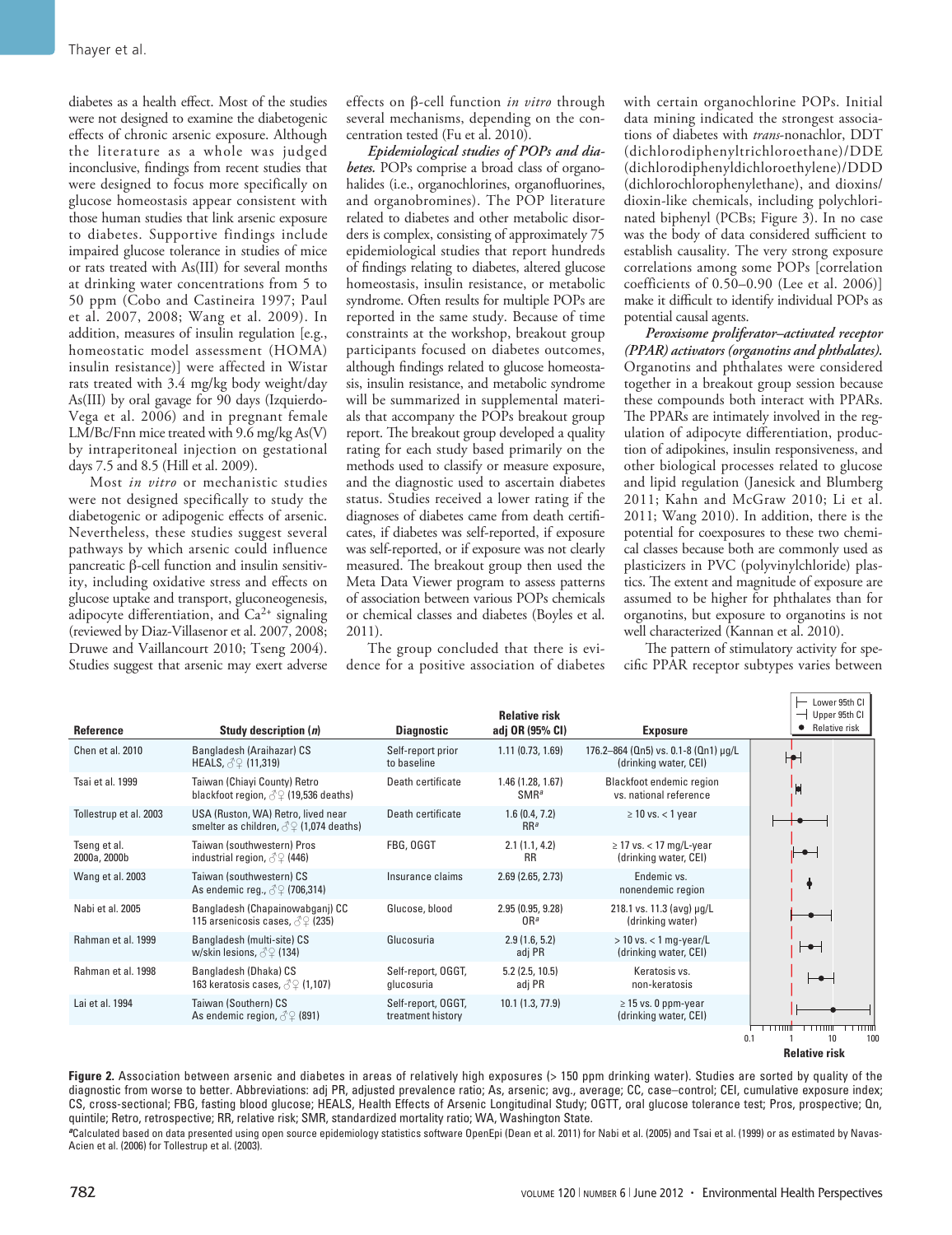the organotins [primarily tributyltin (TBT)] and individual phthalates, with the organotins appearing to have a stronger mechanistic profile for inducing "obesogenic" effects. The organotins are potent agonists for PPARγ as well as retinoid X receptor- $\alpha$  (RXR $\alpha$ ), two receptors known to promote adipocyte differentiation *in vitro* when activated (Grun et al. 2006; Hiromori et al. 2009; Inadera and Shimomura 2005; Kanayama et al. 2005; le Maire et al. 2009; Nakanishi et al. 2005; Nishikawa et al. 2004). Because PPARγ and RXRα heterodimerize, organotins stimulate both parts of the heterodimer complex.

The phthalates are less potent activators of PPARγ than are organotins, with agonist activity occurring at concentrations 1,000 times higher (~10–100 μM vs. ~ 10–100 nM), and phthalates have not been identified as agonists for RXRα. In contrast to the organotins, the phthalates are more potent agonists for PPARα than for PPARγ. The organotins are not considered activators of PPARα (Blumberg B, personal communication, 28 November 2010). In rodent models, PPAR $\alpha$  appears to mediate high-dose di(2ethylhexyl) phthalate (DEHP)-induced body weight loss, but its role in regulating adipogenesis is less clear (Wang 2010).

**Organotins.** No epidemiological studies of organotin exposure and obesity or diabetes were identified during the literature search. There are poisoning incident reports, mostly in workers involved in applying the compounds for pesticide use, that describe incidents of hyperglycemia and/or glycosuria (Colosio et al. 1991; Manzo et al. 1981; reviewed by National Institute for Occupational Safety and Health 1976). Recent animal and mechanistic studies report stimulatory effects of TBT on adipocyte differentiation (*in vitro* and *in vivo*) and increased amount of fat tissue (i.e., larger

epididymal fat pads) in adult animals exposed to TBT during fetal life (Grun and Blumberg 2006; Hiromori et al. 2009; Inadera and Shimomura 2005; Kanayama et al. 2005; Kirchner et al. 2010; Nakanishi et al. 2005). *In vitro* effects of TBT include increased lipid accumulation in adipocytes and increased differentiation of multipotent stromal stem cells into adipocytes (Kirchner et al. 2010). Although the organotin "obesogen" literature is relatively new, with few studies, the quality of the existing experimental studies was considered high by the breakout group.

**Phthalates.** Three cross-sectional human studies of exposure to phthalates were discussed by the breakout group (Boas et al. 2010; Hatch et al. 2008; Stahlhut et al. 2007). These studies reported some positive associations but did not provide sufficient evidence to conclude there is an association with diabetes or obesity. Therefore, findings suggesting the possibility

 $\overline{u}$ 

|                               |                                                                                 |                                   |                       | <b>Relative risk</b>                |                                                               |                     | Lower 95th CI<br>Upper 95th CI |  |
|-------------------------------|---------------------------------------------------------------------------------|-----------------------------------|-----------------------|-------------------------------------|---------------------------------------------------------------|---------------------|--------------------------------|--|
| <b>Reference</b>              | Study description (n)                                                           | Chemical                          | <b>Diagnostic</b>     | adj OR (95% CI)                     | <b>Exposure</b>                                               |                     | $\bullet$<br>Relative risk     |  |
| Rylander et al.<br>2005       | Sweden (national registry), CS<br>fisherman's wives, $\mathcal{Q}$ (184)        | <b>PCB153</b>                     | Self-report           | 1.06(0.75, 1.5)<br>per 100 ng/g 1   | 230 (110-810) [med (5th-95th), cases]<br>ng/g lipid (serum)   |                     | $\cdot$                        |  |
| Jørgensen et al.<br>2008      | Greenland (west coast) Inuit, CS<br>$\textcircled{3}$ (692)                     | PCB <sub>s</sub> ,<br>non-dioxin  | OGTT, FBG             | 1.2(0.4, 3.2)                       | 04 vs. 01<br>ng/g lipid (plasma)                              |                     |                                |  |
| Jørgensen et al.<br>2008      | Greenland (west coast) Inuit, CS<br>♂♀ (692)                                    | PCB <sub>s</sub> .<br>dioxin-like | OGTT, FBG             | 1.2(0.4, 3.6)                       | 04 vs. 01<br>ng/g lipid (plasma)                              |                     |                                |  |
| Rylander et al.<br>2005       | Sweden (national registry), CS<br>fishermen, $\triangle$ (196)                  | <b>PCB153</b>                     | Self-report           | 1.20 (1.04, 1.39)<br>per 100 ng/g 1 | 560 (360-1,600) [med (5th-95th), cases]<br>ng/g lipid (serum) |                     |                                |  |
| Ukropec et al. 2010           | Slovakia (eastern, "polluted"), CS<br>$\geq$ 21 year, $\textcircled{2}$ (2,047) | PCBs                              | <b>FBG</b>            | 1.77(1.05, 3.02)                    | 1,341-2,330 (Q4) vs. 148-627 (Q1)<br>ng/g lipid (serum)       |                     | ┡═┥                            |  |
| Turyk et al. 2009b            | USA (Great Lakes), CS<br>fish eaters, $\Diamond$ (503)                          | PCBs                              | Self-report,<br>HbA1c | 1.9(0.7, 5.2)                       | $3.6 - 24.4$ (Q4) vs. < 0.8 (Q1)<br>ng/g (serum)              | Cross-sectional     |                                |  |
| Turyk et al. 2009b            | USA (Great Lakes), CS<br>fish eaters, $\textcircled{2}$ (503)                   | PCBs,<br>dioxin-like              | Self-report,<br>HbA1c | 2.1(1.1, 4.2)                       | $0.3 - 1.6$ (T3) vs. < LOD (T1)<br>ng/g (serum)               |                     |                                |  |
| Codru et al. 2007             | USA (Akwesasne) Mohawks, CS<br>♂♀ (352)                                         | <b>PCB153</b>                     | FBG, medication       | 2.4(1.0, 5.6)                       | 104.1 (T3) vs. 59.8 (T1)<br>ng/g lipid (serum)                |                     |                                |  |
| Lee et al. 2006               | USA (NHANES 1999-2002) ≥ 20 year, CS<br>♂♀ (2,106)                              | <b>PCB153</b>                     | FBG, self-report      | 2.5(1.1, 6)                         | 14.3 (< 25th) vs. ND<br>ng/g lipid (serum)                    |                     |                                |  |
| Uemura et al. 2008            | Japan (multisite), CS<br>♂ (1,374)                                              | PCB <sub>s</sub> .<br>dioxin-like | Self-report,<br>HbA1c | 3.07(1.16, 8.81)                    | ≥ 7.60 to < 13 vs. ≤ 7.60<br>pg TEQ/g lipid (serum)           |                     |                                |  |
| Codru et al. 2007             | USA (Akwesasne) Mohawks, CS<br>$\mathcal{S} \mathcal{Q}$ (352)                  | PCBs                              | FBG, medication       | 3.2(1.4, 7.5)                       | 756.2 (T3) vs. 448.6 (T1)<br>ng/g lipid (serum)               |                     | $\bullet$                      |  |
| Lee et al. 2010               | USA (multisite) CARDIA, nested CC<br>$\geq$ 18 year, $\textcircled{2}$ (180)    | <b>PCB153</b>                     | FBG, medication       | 0.8(0.2, 2.6)                       | $>$ 466 (Q4) vs. $\leq$ 204 (Q1)<br>pg/g (serum)              |                     |                                |  |
| Rignell-Hydbom<br>et al. 2009 | Sweden (Lund) WHILA, nested CC<br>$\mathcal{Q}$ (742)                           | <b>PCB153</b>                     | 0GTT                  | 1.6(0.61, 4)                        | $> 1,790$ vs. $\leq 1,790$<br>pg/ml (serum)                   | Nested case-control |                                |  |
| Wang et al. 2008              | Taiwan (Yucheng), nested CC<br>$\geq$ 30 year, $\triangle$ (167)                | PCBs                              | Self-report           | 1.7(0.7, 4.6)                       | 99.4 vs. 53.9<br>ppb (serum)                                  |                     |                                |  |
| Wang et al. 2008              | Taiwan (Yucheng), nested CC<br>$\geq$ 30 year, $\mathcal{Q}$ (244)              | PCBs                              | Self-report           | 5.5(2.3, 13.4)                      | 121.4 vs. 72.6<br>ppb (serum)                                 |                     | $\bullet$ $-$                  |  |
| Vasiliu et al. 2006           | USA (Michigan) PBB cohort, Pros<br>$\circ$ (688)                                | PCBs                              | Self-report           | 1.74 (0.91, 3.34)<br><b>IDR</b>     | $> 10$ vs. $\le 5.0$<br>ng/mL (serum)                         |                     |                                |  |
| Turyk et al. 2009a            | USA (Great Lakes), Pros<br>fish eaters, $\textcircled{2}$ (471)                 | PCBs                              | Self-report           | 1.8(0.6, 5)<br><b>IRR</b>           | 4.3-29.8 (T3) vs. $<$ 1.6 (T1)<br>ng/g ww (serum)             | Prospective         |                                |  |
| Vasiliu et al. 2006           | USA (Michigan) PBB cohort, Pros<br>$\circ$ (696)                                | PCBs                              | Self-report           | 2.04 (1.10, 3.78)<br><b>IDR</b>     | $5.1 - 7.0$ vs. $\le 5.0$<br>ng/mL (serum)                    | 0.1                 | 10                             |  |

Figure 3. Association between PCBs and diabetes. Studies are grouped by study design and then sorted alphabetically by first author within each study design category. Abbreviations: CARDIA, Coronary Artery Risk Development in Young Adults; CS, cross-sectional; FBG, fasting blood glucose; IDR, incidence density ratio; IRR, incidence rate ratio; LOD, limit of detection; med, median; MI, Michigan; ND, not detected; NHANES, National Health and Nutrition Examination Survey; PBB, polybrominated biphenyl; Q, quartile; T, tertile; TEQ, toxic equivalency; WHILA, Women's Health in the Lund Area; ww, wet weight.

**Relative risk**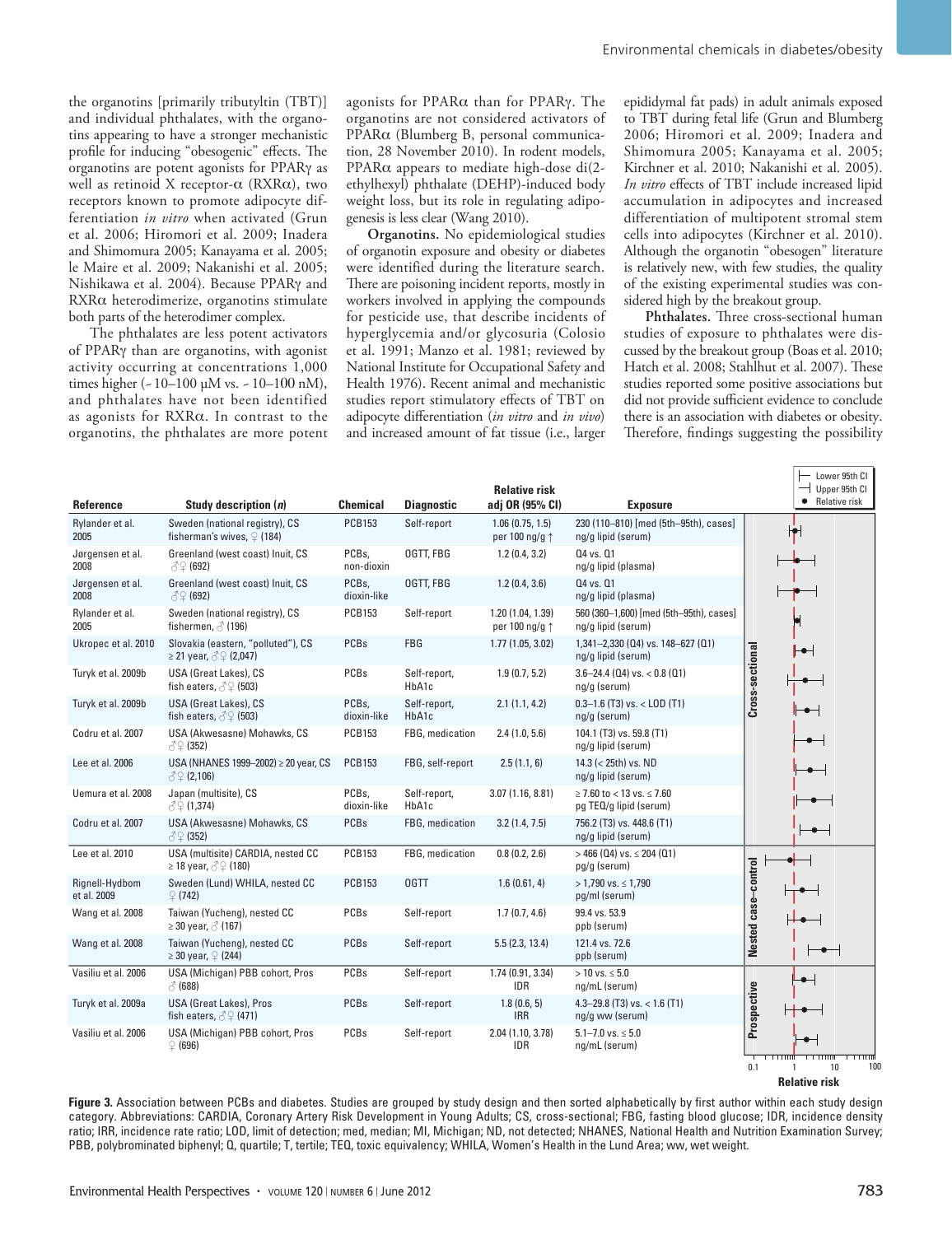of sex differences in associations and different effects of individual phthalates were considered preliminary. In these studies, the urinary phthalate metabolite monoethyl phthalate was the phthalate metabolite most often associated with higher body mass index (BMI) (Hatch et al. 2008), waist circumference (Stahlhut et al. 2007), or HOMA (Stahlhut et al. 2007). Mono-2-ethylhexyl phthalate was associated with decreased BMI in females > 12 years of age (Hatch et al. 2008).

Understanding differences in PPARα activity between humans and rodents is important with respect to understanding potential effects of phthalates on body weight and metabolic end points. Phthalate monoester metabolite concentrations required to activate human PPARα are two to three times higher than the concentrations required to activate mouse PPARα, and the maximum-fold induction is less for human PPARα than for mouse PPARα (Bility et al. 2004; Hurst and Waxman 2003; Maloney and Waxman 1999). Animals treated with relatively high doses of phthalates such as DEHP typically display decreased body weight and fat mass (Itsuki-Yoneda et al. 2007; Sakurai et al. 1978). These effects were not observed in PPARα-knockout mice (Feige et al. 2010), which suggests they are largely mediated via the PPARα agonist activities of DEHP metabolites (Feige et al. 2010; Martinelli et al. 2010). However, when the normal mouse PPARα gene was replaced with the human PPARα gene, mice treated with DEHP gained weight and had increased

epididymal white adipose mass compared with wild-type animals (Feige et al. 2010). PPARγ activity is similar in rodents and humans, but stronger PPARα activity in mice compared with humans may mask effects mediated through PPARγ.

*BPA.* Overall, this breakout group concluded that the existing data, primarily based on animal and *in vitro* studies, are suggestive of an effect of BPA on glucose homeostasis, insulin release, cellular signaling in pancreatic β cells, and adipogenesis (Alonso-Magdalena et al. 2010; Miyawaki et al. 2007; Ryan et al. 2010; Somm et al. 2009). The existing human data on BPA and diabetes (Lang et al. 2008; Melzer et al. 2010) available at the time of the workshop were considered too limited to draw meaningful conclusions. Similarly, data were insufficient to evaluate BPA as a potential risk factor for childhood obesity: Only one pilot study was available at the time of the workshop (Wolff et al. 2008).

It was not possible to reach clear conclusions about BPA and obesity from the existing animal data. Although several studies report body weight gain after developmental exposure, the overall pattern across studies is inconsistent. However, breakout group participants emphasized that body weight is not considered a good measure of obesity in rodents and noted that only a few studies have assessed obesity using the preferred metrics such as fat mass, fat pad weight, and cell adipose tissue cellularity. There is inconsistency in the *in vivo* findings that may relate to differences in

experimental designsuch as differences in diet, route of administration, and species/strain. Understanding the basis for these inconsistencies was considered a research priority. The group also noted that the mechanisms of BPA action are not fully understood but extend beyond its activity as an estrogen receptor agonist. A number of *in vitro* findings suggest interactions with other receptor systems involved in metabolic regulation (Wetherill et al. 2007), including anti-androgen effects at low concentrations and high binding affinity for estrogen-related receptor-γ (Takayanagi et al. 2006).

*Pesticides.* The pesticide breakout group concluded the epidemiological, animal, and mechanistic data support the biological plausibility that exposure to multiple classes of pesticides may affect risk factors for diabetes and obesity, although many significant data gaps remain. Some active ingredients of pesticides, and of insecticides in particular, affect neurotransmitter and/or ion channel systems that are also involved in regulating pancreatic function, including acetylcholine (e.g., organophosphate, carbamate, neonicotinoids), sodium channels (e.g., pyrethroids), γ-aminobutyric acid (e.g., organochlorine), catecholamine (e.g., amidine/formamidine), and mitochondrial function (e.g., rotenone). This raises the possibility that these compounds might affect glucose homeostasis, at least at dose levels where they are effective as pesticides (Franklin and Wollheim 2004; Satin and Kinard 1998). Much less research

| Table 1. Selected results from ToxRefDB search for chemicals that caused increased body weight, increased blood glucose, or pancreatic effects. |  |  |  |
|-------------------------------------------------------------------------------------------------------------------------------------------------|--|--|--|
|-------------------------------------------------------------------------------------------------------------------------------------------------|--|--|--|

|                                 |                              | Doses tested |             | Effect doses (mg/kg-day) |           |                      |                                 |  |
|---------------------------------|------------------------------|--------------|-------------|--------------------------|-----------|----------------------|---------------------------------|--|
| Chemical class/                 |                              |              | (mg/kg-day) | ↑ Body                   |           | Pancreatic pathology |                                 |  |
| Chemical name (CASR number)     | Study design                 | Lowest       | Highest     | weight                   | ↑ Glucose | or neoplasia         | Reference                       |  |
| Imidazole                       |                              |              |             |                          |           |                      |                                 |  |
| Imazalil (35554-44-0)           | SUB, rat, feed               | 1.25         | 60          |                          | 3.75      |                      | Lina et al. 1983                |  |
| Imazalil (35554-44-0)           | CHR, mouse, feed             | 6.67         | 110         |                          |           | 88                   | Verstraeten 1993                |  |
| Triflumizole (68694-11-1)       | CHR, rat, feed               | 3.5          | 77          |                          |           | 59.4                 | Broadmeadow et al. 1984         |  |
| Inorganic                       |                              |              |             |                          |           |                      |                                 |  |
| Cyanamide (420-04-2)            | CHR, rat, gavage/ intubation |              | 7.5         | 7.5                      |           |                      | Osheroff 1991                   |  |
| Organophosphate                 |                              |              |             |                          |           |                      |                                 |  |
| Azamethiphos (35575-96-3)       | CHR, mouse, feed             | 6.2          | 614.3       |                          |           | 614                  | Goodyer 1987                    |  |
| Dichlorvos (62-73-7)            | CHR, rat, gavage/intubation  | 4            | 8           |                          |           | 8                    | Chan 1987                       |  |
| Dimethoate (60-51-5)            | CHR, rat, feed               | 0.05         | 5           |                          |           | 1.25                 | Squire 1988                     |  |
| Disulfoton (298-04-4)           | CHR, mouse, feed             | 0.15         | 2.4         | 2.4                      |           |                      | Mobay Chemical Corporation 1983 |  |
| Fenthion (55-38-9)              | CHR, mouse, feed             | 0.03         | 10.63       | 1.95                     |           |                      | Leser and Suberg 1990           |  |
| Fenthion (55-38-9)              | MGR, rat, feed               | 0.05         | 5           | 5                        |           |                      | Kowalski et al. 1989            |  |
| Malathion (121-75-5)            | CHR, rat, feed               | 4            | 868         |                          |           | 29                   | Daly 1996                       |  |
| Parathion-methyl (298-00-0)     | CHR, mouse, feed             | 0.2          | 13.7        | 9.2                      |           |                      | <b>Eiben 1991</b>               |  |
| Propetamphos (31218-83-4)       | CHR, rat, feed               | 0.376        | 7.602       |                          |           | 0.689, 7.6           | Luginbuehl 1980                 |  |
| Tebupirimfos (96182-53-5)       | CHR, mouse, feed             | 0.52         | 43.57       | 38.8                     | 38.8      |                      | Eiben 1990                      |  |
| Tebupirimfos (96182-53-5)       | SUB, rat, feed               | 0.2          | 4.9         |                          | 0.4       |                      | <b>Eiben 1989</b>               |  |
| Tribufos (78-48-8)              | CHR, mouse, feed             | 1.64         | 63.04       | 48                       |           |                      | Hayes 1989                      |  |
| Sulfonylurea                    |                              |              |             |                          |           |                      |                                 |  |
| Oxasulfuron (144651-06-9)       | CHR, rat, feed               | 0.84         | 871         |                          |           | 425                  | Pettersen and Morrissey 1996    |  |
| Sulfosulfuron (141776-32-1)     | CHR, rat, feed               | 2.4          | 1296.5      |                          |           | 244                  | Naylor and Ruecker 1997         |  |
| Triasulfuron (82097-50-5)       | SUB, rat, feed               | 10           | 1,000       |                          | 1,000     |                      | Tai 1985                        |  |
| Tribenuron-methyl (101200-48-0) | CHR, rat, feed               | 1.25         | 62.5        |                          |           | 62.5                 | Tobia 1987                      |  |

Abbreviations: CASR, Chemical Abstracts Service Registry; CHR, chronic; MGR, multigenerational; SUB, subchronic. The complete list can be found online (NTP 2011b; see appendix B in "Draft Literature Review Documents" for pesticides).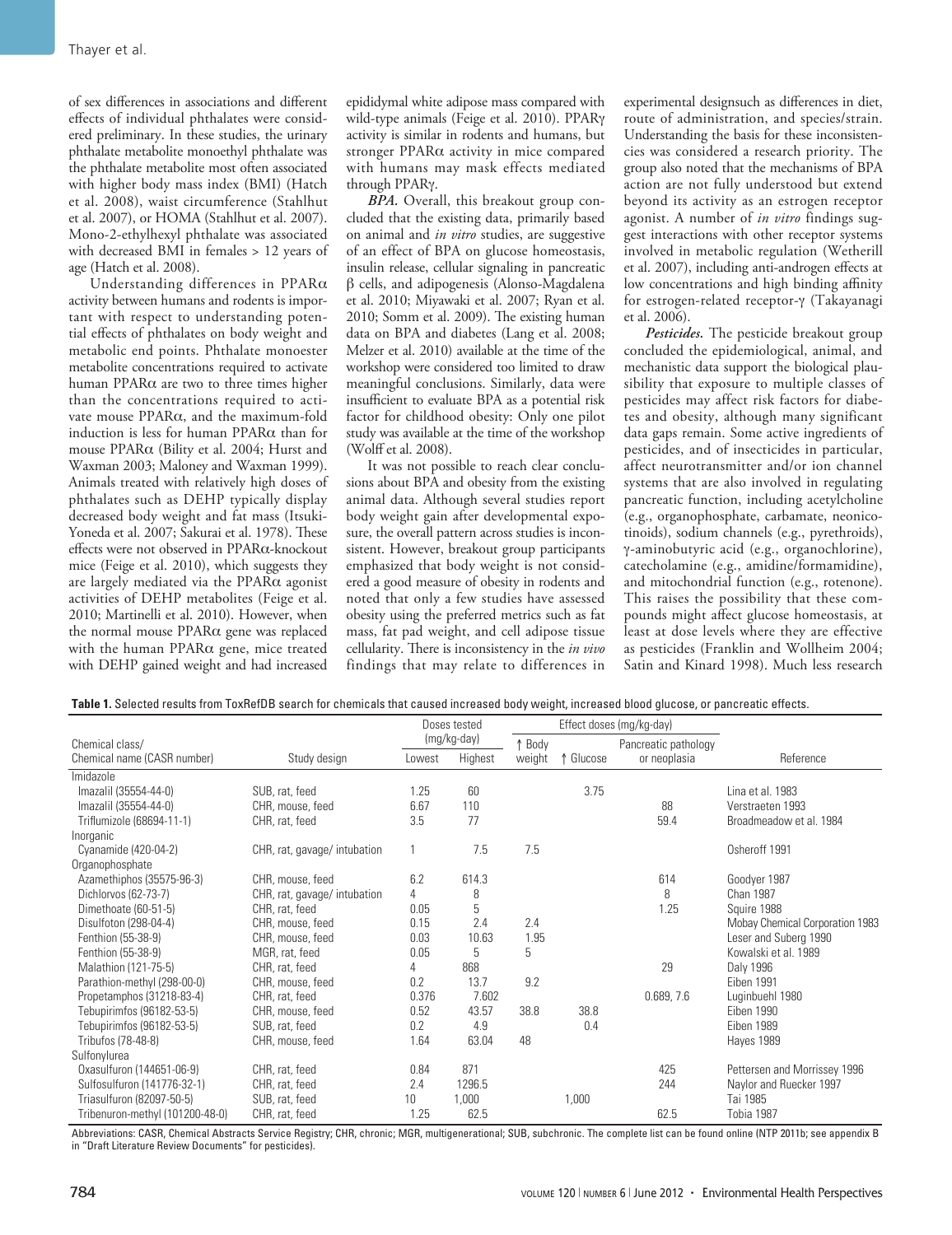has focused on whether pesticides have activities that might affect adiposity or other components for metabolic syndrome.

Case reports of hyperglycemia have been reported after poisoning incidents with a variety of pesticides, perhaps best documented for organophosphates (Agency for Toxic Substances and Disease Registry 1997; Sungur and Guven 2001) and the formamidine insecticide amitraz (Caksen et al. 2003; Elinav et al. 2005; Ertekin et al. 2002; Kennel et al. 1996; Ulukaya et al. 2001; Yilmaz and Yildizdas 2003). Type 1 diabetes is a recognized complication after accidental poisoning with the banned rodenticide Vacor (Gallanosa et al. 1981; Karam et al. 1980; Miller et al. 1978; Mindel 1986; Peters et al. 1981; Pont et al. 1979; Prosser and Karam 1978; Yoon 1990). Vacor is structurally similar to streptozotocin, a compound widely used to induce experimental diabetes in animals. With the exception of studies of persistent organochlorine pesticides such as DDT/DDE or *trans*nonachlor, there are very few cohort studies of other pesticides and health conditions related to diabetes, metabolic syndrome, or adiposity.

There have been numerous reports of intoxication with organophosphate insecticides

on blood glucose in laboratory animals, generally finding hyperglycemia at high dose levels (see reviews by Karami-Mohajeri and Abdollahi 2010; Rahimi and Abdollahi 2007). Recently, the focus of investigations has shifted toward studies designed to understand the consequences of developmental exposure to lower doses of organophosphates, and the long-term effects of these exposures on metabolic dysfunction, diabetes, and obesity later in life (Adigun et al. 2010a, 2010b, 2010c; Icenogle et al. 2004; Lassiter et al. 2008, 2010; Levin et al. 2002; Roegge et al. 2008; Slotkin et al. 2005, 2009; reviewed by Slotkin 2010). The general findings are that early-life exposure to otherwise subtoxic levels of organophosphates results in prediabetes, abnormalities of lipid metabolism, and promotion of obesity in response to increased dietary fat.

The EPA Toxicity Reference Database (ToxRefDB; U.S. EPA 2011b), was also used as a resource for the pesticide breakout group. The current version of the ToxRefDB contains detailed study and effect information on 474 chemicals, primarily the data-rich pesticide active ingredients. Many of these studies were conducted for regulatory purposes and are

not available in the peer-reviewed literature. ToxRefDB was queried for chemicals that caused increased body weight (or body weight gain), increased blood glucose, and pancreatic effects, including changes in mass, adenomas, atrophy, congestion, hyperplasia, hypertrophy, inflammation, fatty change, degeneration, and cellular infiltration. Approximately 100 chemicals were causes of at least one of these effects (see NTP 2011b, appendix B). Six of the studies identified increased body weight as a result of treatment with several organophosphates, including two separate studies for fenthion, one conducted in rats and the other in mice (Table 1). Several sulfonylurea herbicides and imidazole fungicides were also identified by the ToxRefDB search. These pesticides belong to the same general chemical class as agents used to manage type 2 diabetes or that are being investigated as potential therapeutic agents.

### **Use of Tox21 HTS to Identify Substances of Potential Interest**

Consideration of data from the Tox21 HTS Initiative played a prominent role in the workshop. Tox21 is a collaborative program between the U.S. EPA, NIEHS/NTP, NIH

#### **Table 2.** Research recommendations for health outcome assessment measures.

| <b>Humans</b>                                                                                                                                                                                                                                                   |                                                                                                                                                                                                  | Animal and mechanistic models                                                                                                                                                              |                                                                                                                                                                                                                                                                                                   |  |  |
|-----------------------------------------------------------------------------------------------------------------------------------------------------------------------------------------------------------------------------------------------------------------|--------------------------------------------------------------------------------------------------------------------------------------------------------------------------------------------------|--------------------------------------------------------------------------------------------------------------------------------------------------------------------------------------------|---------------------------------------------------------------------------------------------------------------------------------------------------------------------------------------------------------------------------------------------------------------------------------------------------|--|--|
| <b>Diabetes</b>                                                                                                                                                                                                                                                 | Obesity                                                                                                                                                                                          | <b>Diabetes</b>                                                                                                                                                                            | Obesity                                                                                                                                                                                                                                                                                           |  |  |
| Use accepted diagnostic criteria<br>Other relevant end points: plasma insulin,<br>insulin tolerance, insulin resistance, and<br>β-cell function (i.e., HOMA)<br>Not recommended: glucosuria and<br>documentation of diabetes only through<br>death certificates | Use accepted diagnostic criteria<br>Other relevant end points: adipose<br>deposition and distribution (MRI,<br>DXA, and NMR), bone density end<br>points for PPAR <sub>Y</sub> -active compounds | Use fasting and fed blood glucose and<br>insulin, GTT, ITT, insulin resistance<br>(i.e., HOMA), insulin signaling pathways<br>(peripheral and $\beta$ cell)<br>Not recommended: glucosuria | Measure adipose deposition and<br>distribution (fat mass, fat pads),<br>adipocyte cellularity, feeding behavior,<br>energy balance, brain and peripheral<br>inflammation, neurohumural signaling,<br>body weight, body length, bone density<br>end points for PPAR <sub>Y</sub> -active compounds |  |  |

| <b>Humans</b>                                                                                                                                                                                                                                                                              | Animal and mechanistic models                                                                                                                                                                                                                                                                                                    |
|--------------------------------------------------------------------------------------------------------------------------------------------------------------------------------------------------------------------------------------------------------------------------------------------|----------------------------------------------------------------------------------------------------------------------------------------------------------------------------------------------------------------------------------------------------------------------------------------------------------------------------------|
| Age, BMI, sex, physical activity, socioeconomic variables, food consumption/dietary<br>intake, smoking status, concurrent medication (e.g., statins, metformin), significant<br>exposures to other agents, measure of health status including kidney function and<br>recent weight changes | Postnatal diet and dietary factors, including high-fat diet challenges<br>Animal models: consider species and strain differences (e.g., chemical-specific pharma-<br>cokinetics, $PPAR\alpha$ and other receptors in rodent and human), disease state of interest<br>(type 1 or type 2 diabetes), genetic diversity of the model |

Developmental studies: maternal BMI, maternal weight gain during pregnancy, maternal age, maternal diabetes (gestational or type 2), maternal diet, parental smoking, infant diet (breast-feeding vs. formula feeding), introduction of food during nursing period, childhood diet, childhood physical activity

#### **Table 4.** Diagnostic criteria for human studies (BMJ Group 2011).

| Diabetes mellitus, type 2                                                                                                                                                                                                                                          | Prediabetes                                                                                                                                                                                                               | Overweight/obese adults                                                                                                                                                                                                                                                                         | Overweight/obese children                                                                                                                                                                                                                                                                                                                                         |
|--------------------------------------------------------------------------------------------------------------------------------------------------------------------------------------------------------------------------------------------------------------------|---------------------------------------------------------------------------------------------------------------------------------------------------------------------------------------------------------------------------|-------------------------------------------------------------------------------------------------------------------------------------------------------------------------------------------------------------------------------------------------------------------------------------------------|-------------------------------------------------------------------------------------------------------------------------------------------------------------------------------------------------------------------------------------------------------------------------------------------------------------------------------------------------------------------|
| Random PG level $\geq$ 11.1 mmol/L (200<br>mg/dL) in the presence of symptoms<br>of hyperglycemia<br>FPG glucose $\geq 7.0$ mmol/L (126 mg/dL)<br>2-hr PG level $\geq$ 11.1 mmol/L (200<br>mg/dL) during OGTT with 75 g oral<br>glucose load<br>HbA1c $\geq 6.5\%$ | FPG 5.6-6.9 mmol/L (100-125 mg/dL)<br>2-hr postload glucose after 75 g<br>oral glucose of 7.8-11.0 mmol/L<br>$(140 - 199 \text{ mg/dL})$<br>HbA1c of 5.7–6.4% indicates<br>prediabetes or high risk of future<br>diabetes | <b>BMI</b><br>Overweight: BMI 25.0-29.9<br>Obese: BMI 30.0-39.9<br>Extremely or morbidly obese: BMI $\geq 40.0$<br>Waist circumference<br>Men, $>$ 102 cm; Women, $>$ 88 cm<br>Waist:height ratio<br>Men: ideal, 0.9; increased risk, $> 1.0$<br>Women: ideal, $0.7$ ; increased risk, $> 0.85$ | BMI<br>Overweight: BMI 85th to 94th percentile<br>$\left($ children > 2 years of age)<br>Obese: BMI $\geq$ 95th percentile (children<br>$>$ 2 years of age) or weight $\geq$ 95th percentile<br>for height (children $<$ 2 years of age)<br>Other diagnostic factors<br>Increased waist circumference, increased<br>waist:hip ratio, increased skinfold thickness |
|                                                                                                                                                                                                                                                                    |                                                                                                                                                                                                                           |                                                                                                                                                                                                                                                                                                 |                                                                                                                                                                                                                                                                                                                                                                   |

Abbreviations: DXA, dual-emission X-ray absorptiometry; FPG, fasting plasma glucose; GTT, glucose tolerance test; ITT, insulin tolerance test; MRI, magnetic resonance imaging; NMR, nuclear magnetic resonance; PG, plasma glucose.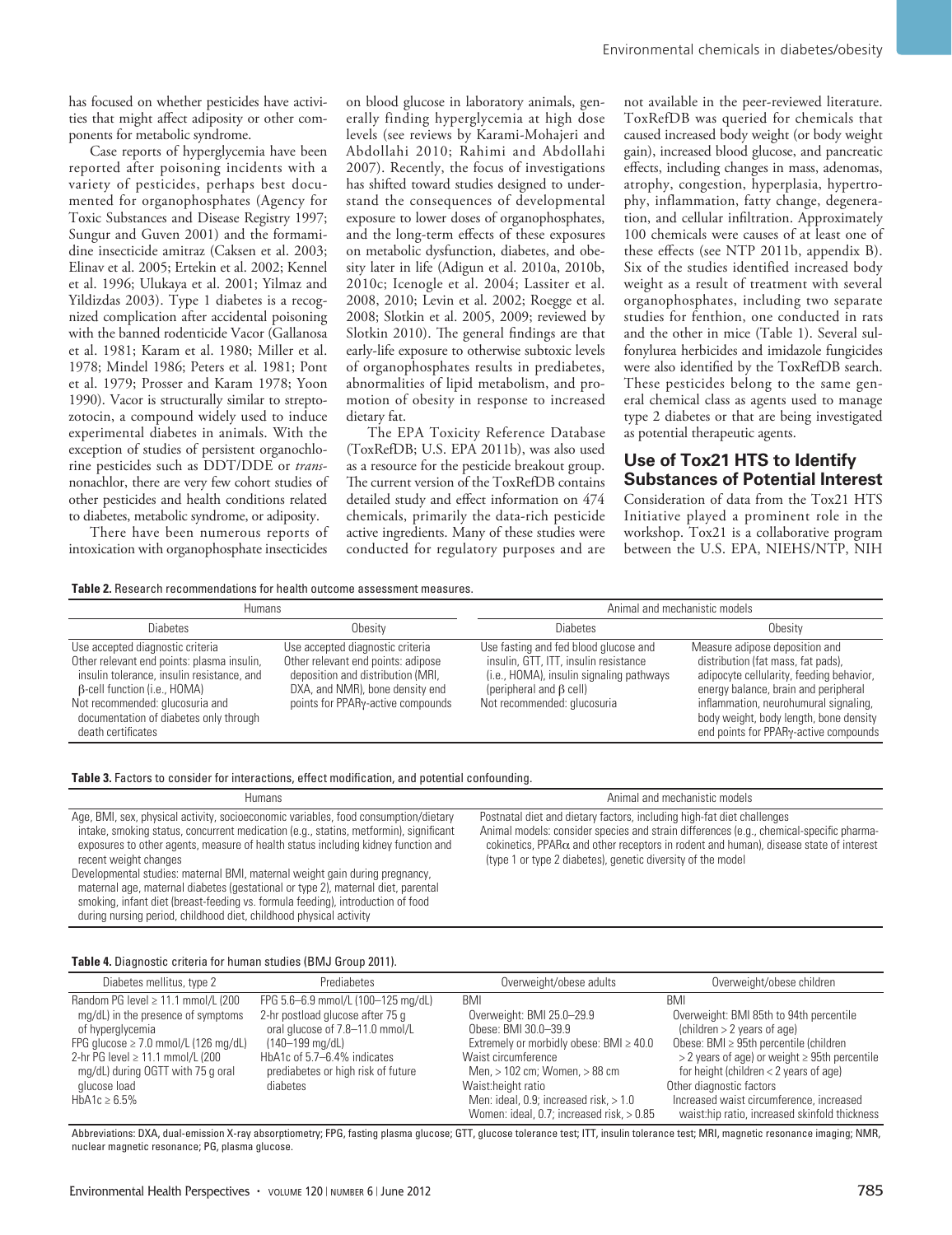Chemical Genomics Center, and U.S. Food and Drug Administration (FDA) designed to research, develop, validate, and translate innovative chemical testing methods that characterize toxicity pathways (NTP 2011a). Data from phase I of ToxCast™, U.S. EPA's contribution to Tox21 (U.S. EPA 2011a), were used to help determine the biological plausibility of reported effects and to identify chemicals that may interact with relevant mechanistic targets but have not been assessed for effects related to diabetes or obesity. In general, the ToxCast™ data often aligned with mechanistic findings in the peer-reviewed literature. For example, the organotin fentin was identified in ToxCast™ as a target for PPARγ at a relatively low concentration (U.S. EPA 2011a; search for "fentin"). Amitraz, a formamidine insecticide, is an  $\alpha$ 2-adrenoreceptor agonist (Chen and Hsu 1994; Hugnet et al. 1996; Smith et al. 1990), and this activity was identified in ToxCast™ (U.S. EPA 2011a; search for "amitraz").

Many of the pesticides identified from ToxRefDB as causes of increased body weight, increased blood glucose, or pancreatic effects were also screened in phase I of ToxCast™, providing clues regarding potential mechanisms that may underlie the *in vivo* effects. Preliminary analysis of these results indicates that many pesticides have HTS "hits" that are unrelated to their classic pesticide mechanism of action but may be relevant to biological processes relevant to glucose homeostasis, insulin sensitivity, adipocyte differentiation, and lipid metabolism. However, the chemicals or chemical classes that have been most strongly or consistently associated with diabetes or obesity in humans (*trans*-nonachlor, 2,3,7,8-tetrachlorodibenzo-*p*-dioxin, DDT/ DDE/DDD, PCBs, arsenic, nicotine) have not yet been screened in ToxCast™.

Data from phase I of ToxCast™ were also used to develop testable predictions of which chemicals might perturb biological processes related to diabetes and obesity. In brief, workshop participants identified relevant HTS targets for several biological processes related to diabetes and obesity (insulin signaling, islet cell function, adipocyte differentiation, and feeding behavior in *Caenorhabditis elegans*). The 309 chemicals tested in phase I of ToxCast™, primarily pesticide active ingredients, were then screened against these targets to identify a set of chemicals predicted to perturb these processes and others predicted to have no effect. As a follow-up activity, the NTP is initiating a targeted testing activity for a set of predicted "positives" and "negatives" using more physiologically based *in vitro* model systems. Experts also suggested biological assay targets that could be added to Tox21 to improve the ability to identify chemicals that may perturb metabolic processes.

### **Conclusions, Research Recommendations, and Next Steps**

Overall, the workshop review of the existing literature supports the plausibility of the "obesogen" hypothesis, as well as linkages between type 2 diabetes and exposures to certain chemical classes. A review of the literature indicates very little research has been directed toward understanding associations between environmental exposures and type 1 diabetes. This was considered a critical data gap. Many research questions remain, and an important goal of this workshop was to identify data gaps to stimulate focused research to move the field forward. The research recommendations included suggestions for the most appropriate end points to evaluate in human, animal, and mechanistic studies of diabetes and obesity (Tables 2–4). All of the breakout groups highlighted the importance of using clinically accepted measures of diabetes and overweight/obesity in the epidemiological studies (Table 4). Understanding more about the different phenotypes of obesity will require more sophisticated measurement methods because the distribution of adipose tissue can vary among individuals with the same BMI and waist circumference. Another series of recommendations was to elucidate the role(s) of effect modifiers, confounding factors, and specific genetic contributions in humans and animal models used to study these diseases (Table 3).

Many of the research gaps were not unique to the field of diabetes/obesity research. The workshop noted *a*) deficiencies in data on human exposures to many of the chemicals examined, *b*) the need for better biomarkers of exposure that may be related mechanistically to the disease end points, *c*) the need for a better understanding of the basic biology of adipocytes, β cells, and neural circuits that regulate feeding behavior in healthy and disease states, and *d*) the need for an appreciation of how the biology that controls body weight and metabolic set points changes with life stage. A number of the breakout groups noted the need to consider nonmonotonic dose–response relationships for environmental influences on obesity and diabetes. Also, there is a need to consider coexposures between environmental chemicals and consumption of high-calorie, high-carbohydrate, and/or highfat diets. Finally, workshop participants found the incorporation of HTS information from the Tox21 program to be an intriguing and useful way of improving our understanding of the similarities and differences in biological actions across classes of chemicals and recommended many specific targets for further assay development to further enhance its utility.

NIEHS has already taken steps to address some of the research needs, recognizing that the work will best be accomplished through the combined efforts of the NTP, the NIEHS Division of Extramural Research and Training (DERT), and the NIEHS Division of Intramural Research. Based on the results of this workshop and the data gaps noted, the DERT released program announcements focused on improving our understanding of the role of environmental exposures in the development of obesity and diabetes (see NIEHS 2011a, 2011b). The announcements have one receipt date per year for the next 3 years. The NTP is organizing further *in vitro* targeted testing of some of the predictions of chemical effects from the Tox21 screening program and is specifically developing an analytical method to measure organotins in human blood because the lack of exposure data to these compounds was considered a critical research need.

We hope this workshop will stimulate further research to better understand the public health impacts of environmental influences on the increasing international prevalence of diabetes, obesity, and metabolic syndrome. We acknowledge the dedicated efforts of the workshop participants toward achieving this goal.

#### **References**

- Adams AK, Harvey HE, Prince RJ. 2005. Association of maternal smoking with overweight at age 3 y in American Indian children. Am J Clin Nutr 82(2):393–398.
- Adigun AA, Wrench N, Levin ED, Seidler FJ, Slotkin TA. 2010a. Neonatal parathion exposure and interactions with a high-fat diet in adulthood: adenylyl cyclase-mediated cell signaling in heart, liver and cerebellum. Brain Res Bull 81(6):605–612.
- Adigun AA, Wrench N, Seidler FJ, Slotkin TA. 2010b. Neonatal dexamethasone treatment leads to alterations in cell signaling cascades controlling hepatic and cardiac function in adulthood. Neurotoxicol Teratol 32(2):193–199.
- Adigun AA, Wrench N, Seidler FJ, Slotkin TA. 2010c. Neonatal organophosphorus pesticide exposure alters the developmental trajectory of cell-signaling cascades controlling metabolism: differential effects of diazinon and parathion. Environ Health Perspect 118:210–215.
- Agency for Toxic Substances and Disease Registry. 1997. Toxicological Profile for Chlorpyrifos. Atlanta, GA:U.S. Department of Health and Human Services, Public Health Service. Available: http://www.atsdr.cdc.gov/ToxProfiles/ tp.asp?id=495&tid=88 [accessed 12 December 2011].
- Aguilar MV, Martinez-Para MC, Gonzalez MJ. 1997. Effects of arsenic (V)–chromium (III) interaction on plasma glucose and cholesterol levels in growing rats. Ann Nutr Metab 41(3):189–195.
- Al Mamun A, Lawlor DA, Alati R, O'Callaghan MJ, Williams GM, Najman JM. 2006. Does maternal smoking during pregnancy have a direct effect on future offspring obesity? Evidence from a prospective birth cohort study. Am J Epidemiol 164(4):317–325.
- Alonso-Magdalena P, Vieira E, Soriano S, Menes L, Burks D, Quesada I, et al. 2010. Bisphenol A exposure during pregnancy disrupts glucose homeostasis in mothers and adult male offspring. Environ Health Perspect 118:1243–1250.
- American Diabetes Association. 2011. Prediabetes FAQs. Available: http://www.diabetes.org/diabetes-basics/ prevention/pre-diabetes/pre-diabetes-faqs.html [accessed 8 December 2011].
- Arnold LL, Eldan M, van Gemert M, Capen CC, Cohen SM. 2003. Chronic studies evaluating the carcinogenicity of monomethylarsonic acid in rats and mice. Toxicology 190(3):197– 219.
- Bergmann KE, Bergmann RL, Von Kries R, Bohm O, Richter R, Dudenhausen JW, et al. 2003. Early determinants of childhood overweight and adiposity in a birth cohort study: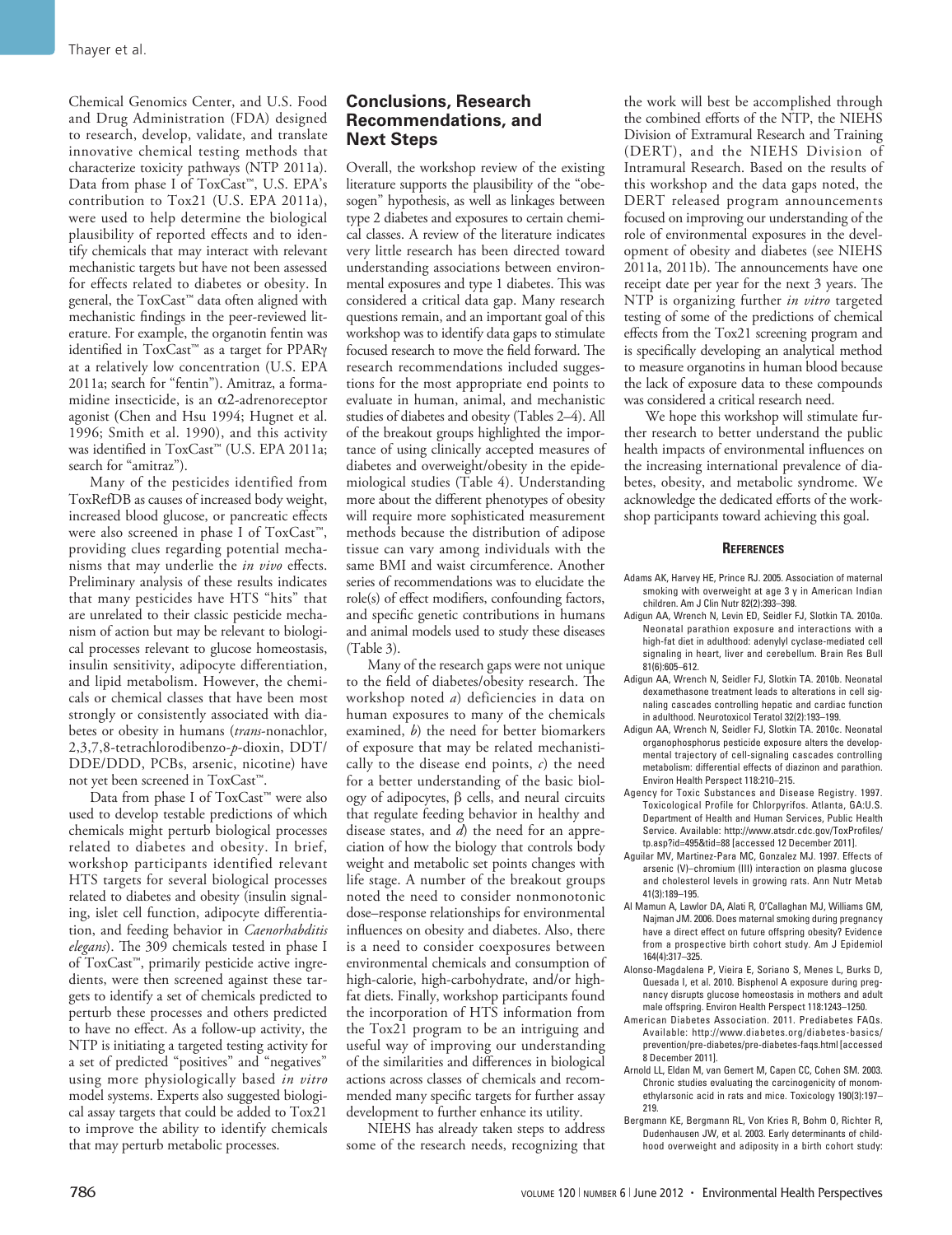role of breast-feeding. Int J Obes Relat Metab Disord 27(2):162–172.

- Bility MT, Thompson JT, McKee RH, David RM, Butala JH, Vanden Heuvel JP, et al. 2004. Activation of mouse and human peroxisome proliferator-activated receptors (PPARs) by phthalate monoesters. Toxicol Sci 82(1):170–182.
- BMJ Group. 2011. Best Practices Reference Material. Available: http://bestpractice.bmj.com/best-practice/welcome.html [accessed 12 December 2011].
- Boas M, Frederiksen H, Feldt-Rasmussen U, Skakkebaek NE, Hegedus L, Hilsted L, et al. 2010. Childhood exposure to phthalates: associations with thyroid function, insulinlike growth factor I, and growth. Environ Health Perspect 118:1458–1464.
- Boerschmann H, Pfluger M, Henneberger L, Ziegler AG, Hummel S. 2010. Prevalence and predictors of overweight and insulin resistance in offspring of mothers with gestational diabetes mellitus. Diabetes Care 33(8):1845–1849.
- Boyles AL, Harris SF, Rooney AA, Thayer KA. 2011. Forest Plot Viewer: a fast, flexible graphing tool. Epidemiology 22(5):746–747.
- Braun JM, Daniels JL, Poole C, Olshan AF, Hornung R, Bernert JT, et al. 2010. Prenatal environmental tobacco smoke exposure and early childhood body mass index. Paediatr Perinat Epidemiol 24(6):524–534.
- Broadmeadow A, Lee P, Ashby R, et al. 1984. 104 Week Combined Toxicity and Oncogenicity Study in Dietary Administration to CD Rats: Using NF-114: Rd-84113. Report No. 83/Nis004/212. Unpublished study prepared by Life Science Research. Princeton, NJ:Life Science Research.
- Caksen H, Odabas D, Arslan S, Akgun C, Atas B, Akbayram S, et al. 2003. Report of eight children with amitraz intoxication. Hum Exp Toxicol 22(2):95–97.
- CDC (Centers for Disease Control and Prevention). 2011. National Diabetes Data & Trends. Available: http://apps.nccd.cdc.gov/ DDTSTRS/default.aspx [accessed 12 December 2011].
- Chan P. 1987. NTP Technical Report on the Toxicology and Carcinogenesis Studies of Dichlorvos (CAS No. 62-73-7) in F344/N Rats and B63F1 Mice (Gavage Studies). NTP TR 342.
- Chen A, Pennell ML, Klebanoff MA, Rogan WJ, Longnecker MP. 2006. Maternal smoking during pregnancy in relation to child overweight: follow-up to age 8 years. Int J Epidemiol 35(1):121–130.
- Chen T-H, Hsu WH. 1994. Inhibition of insulin release by a formamidine pesticide amitraz and its metabolites in a rat *beta*-cell line: an action mediated by *alpha*-2 adrenoceptors, a GTP-binding protein and a decrease in cyclic AMP. J Pharmacol Exp Ther 271(3):1240–1245.
- Chen Y, Ahsan H, Slavkovich V, Peltier GL, Gluskin RT, Parvez F, et al. 2010. No association between arsenic exposure from drinking water and diabetes mellitus: a cross-sectional study in Bangladesh. Environ Health Perspect 118:1299–1305.
- Cobo JM, Castineira M. 1997. Oxidative stress, mitochondrial respiration, and glycemic control: clues from chronic<br>supplementation with Cr<sup>3+</sup> or As<sup>3+</sup> to male Wistar rats. Nutrition 13(11–12):965–970.
- Codru N, Schymura MJ, Negoita S, Rej R, Carpenter DO. 2007. Diabetes in relation to serum levels of polychlorinated biphenyls and chlorinated pesticides in adult Native Americans. Environ Health Perspect 115:1442–1447.
- Colosio C, Tomasini M, Cairoli S, Foa V, Minoia C, Marinovich M, et al. 1991. Occupational triphenyltin acetate poisoning: a case report. Br J Ind Med 48(2):136–139.
- Coronado-Gonzalez JA, Del Razo LM, Garcia-Vargas G, Sanmiguel-Salazar F, Escobedo-de la Pena J. 2007. Inorganic arsenic exposure and type 2 diabetes mellitus in Mexico. Environ Res 104(3):383–389.
- Daly I. 1996. A 24-Month Oral Toxicity/Oncogenicity Study of Malathion in the Rat via Dietary Administration: Final Report: Lab Project No. 90-3641; J-11 90-3641. Unpublished study prepared by Huntingdon Life Sciences. Princeton, NJ:Huntingdon Life Sciences.
- Dean A, Sullivan K, Soe M. 2011. OpenEpi: Open Source Epidemiologic Statistics for Public Health. Version 2.3.1, updated 2011/23/06. Available: http://www.OpenEpi.com [accessed 8 December 2011].
- Del Razo LM, Garcia-Vagras GG, Valenzuela OL, Hernandez Castellanos E, Sánchez-Peña LC, Currier JM, et al. 2011. Exposure to arsenic in drinking water is associated with increased prevalence of diabetes: a cross-sectional study in the Zimapan and Lagunera Regions in Mexico. Environmental Health 10(1):73; doi:10.1186/1476-069X-10-73 [Online 24 August 2011].
- Diaz-Villasenor A, Burns AL, Hiriart M, Cebrian ME, Ostrosky-

Wegman P. 2007. Arsenic-induced alteration in the expression of genes related to type 2 diabetes mellitus. Toxicol Appl Pharmacol 225(2):123–133.

- Diaz-Villasenor A, Burns AL, Salazar AM, Sordo M, Hiriart M, Cebrian ME, et al. 2008. Arsenite reduces insulin secretion in rat pancreatic  $\beta$ -cells by decreasing the calcium-dependent calpain-10 proteolysis of SNAP-25. Toxicol Appl Pharmacol 231(3):291–299.
- Druwe IL, Vaillancourt RR. 2010. Influence of arsenate and arsenite on signal transduction pathways: an update. Arch Toxicol 84(8):585–596.
- Dubois L, Girard M. 2006. Early determinants of overweight at 4.5 years in a population-based longitudinal study. Int J Obes (Lond) 30(4):610–617.
- Durmus B, Kruithof CJ, Gillman MH, Willemsen SP, Hofman A, Raat H, et al. 2011. Parental smoking during pregnancy, early growth, and risk of obesity in preschool children: the Generation R Study. Am J Clin Nutr 94(1):164–171.
- Eiben R. 1989. MAT 7484: Study of the Subchronic Toxicity to Wistar Rats (Administration in the Feed for 86 Days): Lab Project No. 99266; T1023097. Unpublished study prepared by Mobay Chemical Corporation. Pittsburgh, PA:Mobay Chemical Corporation.
- Eiben R. 1990. MAT 7484: Study of the Chronic Toxicity and Carcinogenicity to B6C3F1 Mice: (Administration in the Feed for 24 Months): Lab Project No. 100669; 19823; T2024097. Unpublished study prepared by Bayer Corporation. Pittsburgh, PA:Bayer Corporation.
- Eiben R. 1991. Methyl parathion: Study for Chronic Toxicity and Carcinogenicity in B6C3F1 Mice: Administration in the Diet over a Period of 24 Months: Lab Project No. T 4027023. Unpublished study prepared by Bayer Corporation. Pittsburgh, PA:Bayer Corporation.
- Elinav E, Shapira Y, Ofran Y, Hassin T, Ben-Dov IZ. 2005. Nearfatal amitraz intoxication: the overlooked pesticide. Basic Clin Pharmacol Toxicol 97(3):185–187.
- Ertekin V, Alp H, Selimoglu MA, Karacan M. 2002. Amitraz poisoning in children: retrospective analysis of 21 cases. J Int Med Res 30(2):203–205.
- Ettinger A. 2009. Maternal arsenic exposure in relation to maternal and child adiposity and risk factors for diabetes [Abstract]. Epidemiology 20(6):S234–S235.
- Eyre H, Kahn R, Robertson RM. 2004. Preventing cancer, cardiovascular disease, and diabetes: a common agenda for the American Cancer Society, the American Diabetes Association, and the American Heart Association. CA Cancer J Clin 54(4):190–207.
- Feige J, Gerber A, Casals-Casas C, Yang Q, Winkler C, Bedu E, et al. 2010. The pollutant diethylhexyl phthalate regulates hepatic energy metabolism via species-specific PPARa-dependent mechanisms. Environ Health Perspect 118:234–241.
- Franklin IK, Wollheim CB. 2004. GABA in the endocrine pancreas: its putative role as an islet cell paracrine-signalling molecule. J Gen Physiol 123(3):185–190.
- Fu J, Woods CG, Yehuda-Shnaidman E, Zhang Q, Wong V, Collins S, et al. 2010. Low-level arsenic impairs glucose-stimulated insulin secretion in pancreatic beta-cells: involvement of cellular adaptive response to oxidative stress. Environ Health Perspect 118:864–870.
- Gallanosa AG, Spyker DA, Curnow RT. 1981. Diabetes mellitus associated with autonomic and peripheral neuropathy after Vacor rodenticide poisoning: a review. Clin Toxicol 18(4):441–449.
- Gillman MW, Rifas-Shiman SL, Kleinman K, Oken E, Rich-Edwards JW, Taveras EM. 2008. Developmental origins of childhood overweight: potential public health impact. Obesity 16(7):1651–1656.
- Goodyer M. 1987. CGA-18809: Lifetime Oral (Dietary Administration) Oncogenicity Study in the Mouse: Lab Project No. 84 1214. Unpublished study prepared by Hazleton Laboratories Corporation. Harrogate, UK:Hazleton Laboratories Corporation.
- Gorog K, Pattenden S, Antova T, Niciu E, Rudnai P, Scholtens S, et al. 2009. Maternal smoking during pregnancy and childhood obesity: results from the CESAR study. Matern Child Health J 15(7):985–992.
- Grun F, Blumberg B. 2006. Environmental obesogens: organotins and endocrine disruption via nuclear receptor signaling. Endocrinology 147(6 suppl):S50–S55.
- Grun F, Watanabe H, Zamanian Z, Maeda L, Arima K, Cubacha R, et al. 2006. Endocrine-disrupting organotin compounds are potent inducers of adipogenesis in vertebrates. Mol Endocrinol 20(9):2141–2155.
- Hatch EE, Nelson JW, Qureshi MM, Weinberg J, Moore LL, Singer M, et al. 2008. Association of urinary phthalate metabolite concentrations with body mass index and waist circumference: a cross-sectional study of NHANES data, 1999–2002. Environ Health 7:27; doi:10.1186/1476-069X-7-27 [Online 3 June 2008].
- Hayes R. 1989. Oncogenicity Study of Technical Grade Tribufos (DEF) with Mice: Study No. 86-271-01. Unpublished study prepared by Mobay Chemical Corporation. Pittsburgh, PA:Mobay Chemical Corporation.
- Hill DS, Wlodarczyk BJ, Mitchell LE, Finnell RH. 2009. Arsenateinduced maternal glucose intolerance and neural tube defects in a mouse model. Toxicol Appl Pharmacol 239(1):29–36.
- Hiromori Y, Nishikawa J, Yoshida I, Nagase H, Nakanishi T. 2009. Structure-dependent activation of peroxisome proliferatoractivated receptor (PPAR)  $\gamma$  by organotin compounds. Chem Biol Interact 180(2):238–244.
- Hugnet C, Buronrosse F, Pineau X, Cadore JL, Lorgue G, Berny PJ. 1996. Toxicity and kinetics of amitraz in dogs. Am J Vet Res 57(10):1506–1510.
- Hurst CH, Waxman DJ, 2003. Activation of PPAR $\alpha$  and PPAR $\alpha$ by environmental phthalate monoesters. Toxicol Sci 74(2):297–308.
- Icenogle LM, Christopher NC, Blackwelder WP, Caldwell DP, Qiao D, Seidler FJ, et al. 2004. Behavioral alterations in adolescent and adult rats caused by a brief subtoxic exposure to chlorpyrifos during neurulation. Neurotoxicol Teratol 26(1):95–101.
- Iliadou AN, Koupil I, Villamor E, Altman D, Hultman C, Langstrom N, et al. 2010. Familial factors confound the association between maternal smoking during pregnancy and young adult offspring overweight. Int J Epidemiol 39(5):1193–1202.
- Inadera H, Shimomura A. 2005. Environmental chemical tributyltin augments adipocyte differentiation. Toxicol Lett 159(3):226–234.
- Ino T. 2010. Maternal smoking during pregnancy and offspring obesity: meta-analysis. Pediatr Int 52(1):94–99.
- Ino T, Shibuya T, Saito K, Ohtani T. 2011. Effects of maternal smoking during pregnancy on body composition in offspring. Pediatr Int 53(6):851–857.
- Itsuki-Yoneda A, Kimoto M, Tsuji H, Hiemori M, Yamashita H. 2007. Effect of a hypolipidemic drug, di (2-ethylhexyl) phthalate, on mRNA-expression associated fatty acid and acetate metabolism in rat tissues. Biosci Biotechnol Biochem 71(2):414–420.
- Izquierdo-Vega JA, Soto CA, Sanchez-Pena LC, De Vizcaya-Ruiz A, Del Razo LM. 2006. Diabetogenic effects and pancreatic oxidative damage in rats subchronically exposed to arsenite. Toxicol Lett 160(2):135–142.
- Janesick A, Blumberg B. 2011. Minireview: PPARI3 as the target of obesogens. J Steroid Biochem Mol Biol 127(1–2):4–8.
- Jørgensen ME, Borch-Johnsen K, Bjerregaard P. 2008. A cross-sectional study of the association between persistent organic pollutants and glucose intolerance among Greenland Inuit. Diabetologia 51(8):1416–1422.
- Kahn BB, McGraw TE. 2010. Rosiglitazone, PPARγ, and type 2 diabetes. N Engl J Med 363(27):2667–2669.
- Kanayama T, Kobayashi N, Mamiya S, Nakanishi T, Nishikawa J. 2005. Organotin compounds promote adipocyte differentiation as agonists of the peroxisome proliferator-activated receptor y/retinoid X receptor pathway. Mol Pharmacol 67(3):766–774.
- Kannan K, Takahashi S, Fujiwara N, Mizukawa H, Tanabe S. 2010. Organotin compounds, including butyltins and octyltins, in house dust from Albany, New York, USA. Arch Environ Contam Toxicol 58(4):901–907.
- Karam JH, Lewitt PA, Young CW, Nowlain RE, Frankel BJ, Fujiya H, et al. 1980. Insulinopenic diabetes after rodenticide (Vacor) ingestion: a unique model of acquired diabetes in man. Diabetes 29(12):971–978.
- Karami-Mohajeri S, Abdollahi M. 2010. Toxic effects of organophosphate, carbamate, and organochlorine pesticides on cellular metabolism of lipids, proteins, and carbohydrates: a comprehensive review. Hum Exp Toxicol 30(9):1119–1140.
- Kennel O, Prince C, Garnier R. 1996. Four cases of amitraz poisoning in humans. Vet Hum Toxicol 38(1):28–30.
- Kirchner S, Kieu T, Chow C, Casey S, Blumberg B. 2010. Prenatal exposure to the environmental obesogen tributyltin predisposes multipotent stem cells to become adipocytes. Mol Endocrinol 24(3):526–539.
- Klimentidis YC, Beasley TM, Lin HY, Murati G, Glass GE, Guyton M, et al. 2010. Canaries in the coal mine: a cross-species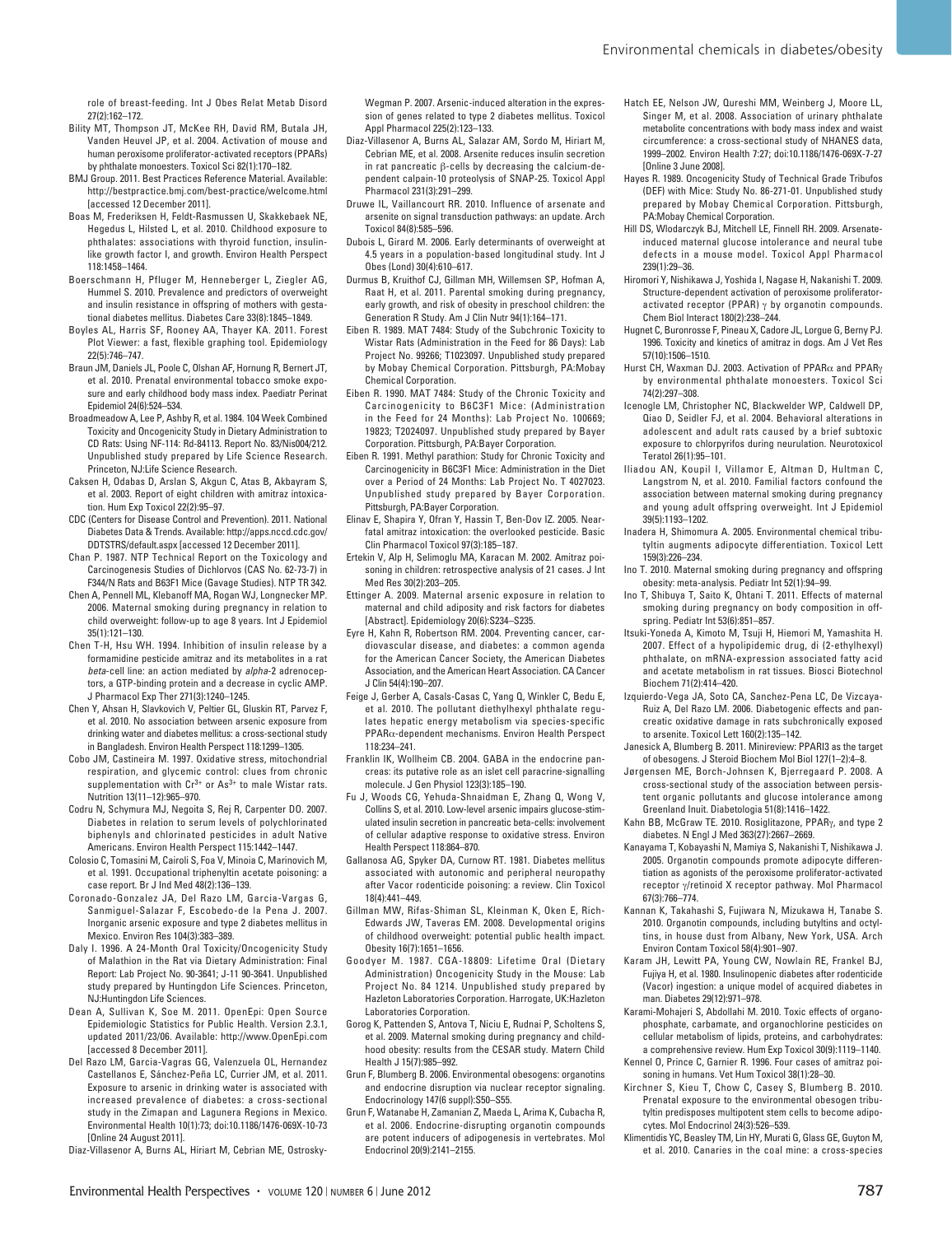analysis of the plurality of obesity epidemics. Proc Biol Sci 278(1712):1626–1632.

- Knowler WC, Barrett-Connor E, Fowler SE, Hamman RF, Lachin JM, Walker EA, et al. 2002. Reduction in the incidence of type 2 diabetes with lifestyle intervention or metformin. N Engl J Med 346(6):393–403.
- Koshy G, Delpisheh A, Brabin BJ. 2011. Dose response association of pregnancy cigarette smoke exposure, childhood stature, overweight and obesity. Eur J Public Health 21(3):286–291.
- Koupil I, Toivanen P. 2008. Social and early-life determinants of overweight and obesity in 18-year-old Swedish men. Int J Obes (Lond) 32(1):73–81.
- Kowalski R, Clemens G, Jasty V, et al. 1989. A Two-Generation Reproduction Study with Fenthion (Baytex) in the Rat: Lab Project No. 99811; 1166; 8765. Unpublished study prepared by Miles Inc. Elkhart, IN:Miles Inc., Toxicology Department.
- Kuhle S, Allen AC, Veugelers PJ. 2010. Perinatal and childhood risk factors for overweight in a provincial sample of Canadian grade 5 students. Int J Pediatr Obes 5(1):88–96.
- Lai MS, Hsueh YM, Chen CJ, Shyu MP, Chen SY, Kuo TL, et al. 1994. Ingested inorganic arsenic and prevalence of diabetes mellitus. Am J Epidemiol 139(5):484–492.
- Lang IA, Galloway TS, Scarlett A, Henley WE, Depledge M, Wallace RB, et al. 2008. Association of urinary bisphenol A concentration with medical disorders and laboratory abnormalities in adults. JAMA 300(11):1303–1310.
- Lassiter TL, Ryde IT, Levin ED, Seidler FJ, Slotkin TA. 2010. Neonatal exposure to parathion alters lipid metabolism in adulthood: Interactions with dietary fat intake and implications for neurodevelopmental deficits. Brain Res Bull 81(1):85–91.
- Lassiter TL, Ryde IT, Mackillop EA, Brown KK, Levin ED, Seidler FJ, et al. 2008. Exposure of neonatal rats to parathion elicits sex-selective reprogramming of metabolism and alters the response to a high-fat diet in adulthood. Environ Health Perspect 116:1456–1462.
- le Maire A, Grimaldi M, Roecklin D, Dagnino S, Vivat-Hannah V, Balaguer P, et al. 2009. Activation of RXR-PPAR heterodimers by organotin environmental endocrine disruptors. EMBO Rep 10(4):367–373.
- Lee D-H, Lee I-K, Song K, Steffes M, Toscano W, Baker BA, et al. 2006. A strong dose-response relation between serum concentrations of persistent organic pollutants and diabetes: results from the National Health and Examination Survey 1999–2002. Diabetes Care 29(7):1638–1644.
- Lee D-H, Steffes MW, Sjodin A, Jones RS, Needham LL, Jacobs JDR. 2010. Low dose of some persistent organic pollutants predicts type 2 diabetes: a nested case–control study. Environ Health Perspect 118:1235–1242.
- Leser K, Suberg H. 1990. E 1752: Oncogenicity Study on B6C3F1 Mice (Feeding Study for Periods of up to 24 Months): Lab Project No. 100581; 19624. Unpublished study prepared by Bayer Corporation. Pittsburgh, PA:Bayer Corporation.
- Levin ED. 2005. Fetal nicotinic overload, blunted sympathetic responsivity, and obesity. Birth Defects Res A Clin Mol Teratol 73(7):481–484.
- Levin ED, Addy N, Baruah A, Elias A, Christopher NC, Seidler FJ, et al. 2002. Prenatal chlorpyrifos exposure in rats causes persistent behavioral alterations. Neurotoxicol Teratol 24(6):733–741.
- Li X, Ycaza J, Blumberg B. 2011. The environmental obesogen tributyltin chloride acts via peroxisome proliferator activated receptor gamma to induce adipogenesis in murine 3T3-L1 preadipocytes. J Steroid Biochem Mol Biol 127:9–15.
- Lina B, Til H, van Nesselrooij J, et al. 1983. Six-Month Oral Toxicity Study with Imazalil Base-R 23979 in Rats: Report No. V 83.186/220555. Unpublished study prepared by Netherlands Organization for Applied Scientific Research. Delft, Netherlands:Netherlands Organization for Applied Scientific Research.
- Luginbuehl H. 1980. Propetamphos: Chronic Feeding Study In Rats: Project No. 279. Unpublished study prepared by Sandoz Ltd. Basel, Switzerland:Sandoz Ltd.
- Maloney EK, Waxman DJ. 1999. *trans*-Activation of PPARa and PPAR<sub>Y</sub> by structurally diverse environmental chemicals. Toxicol Appl Pharmacol 161(2):209–218.
- Manzo L, Richelmi P, Sabbioni E, Pietra R, Bono F, Guardia L. 1981. Poisoning by triphenyltin acetate. Report of two cases and determination of tin in blood and urine by neutron activation analysis. Clin Toxicol 18(11):1343–1353.
- Martinelli MI, Mocchiutti NO, Bernal CA. 2010. Effect of di(2 ethylhexyl) phthalate (DEHP) on lipolysis and lipoprotein

lipase activities in adipose tissue of rats. Hum Exp Toxicol 29(9):739–745.

- Melzer D, Rice NE, Lewis C, Henley WE, Galloway TS. 2010. Association of urinary bisphenol A concentration with heart disease: evidence from NHANES 2003/06. PLoS One 5(1):e8673; doi:10.1371/journal.pone.0008673 [Online 13 January 2010].
- Miller LV, Stokes JD, Silpipat C. 1978. Diabetes mellitus and autonomic dysfunction after Vacor rodenticide ingestion. Diabetes Care 1(2):73–76.
- Mindel JS. 1986. N-3-pyridylmethyl-N'-p-nitrophenylurea ocular toxicity in man and an animal model. Trans Am Ophthalmol Soc 84:389–428.
- Miyawaki J, Sakayama K, Kato H, Yamamoto H, Masuno H. 2007. Perinatal and postnatal exposure to bisphenol A increases adipose tissue mass and serum cholesterol level in mice. J Atheroscler Thromb 14(5):245–252.
- Mizutani T, Suzuki K, Kondo N, Yamagata Z. 2007. Association of maternal lifestyles including smoking during pregnancy with childhood obesity. Obesity (Silver Spring) 15(12):3133–3139.
- Mobay Chemical Corporation. 1983. Oncogenicity Study of Technical Disulfoton on Mice. Interim report, unpublished study prepared by Mobay Chemical Corporation. Pittsburgh, PA:Mobay Chemical Corporation.
- Montgomery SM, Ekbom A. 2002. Smoking during pregnancy and diabetes mellitus in a British longitudinal birth cohort. BMJ 324(7328):26–27.
- Nabi AH, Rahman MM, Islam LN. 2005. Evaluation of biochemical changes in chronic arsenic poisoning among Bangladeshi patients. Int J Environ Res Pubic Health 2(3–4):385–393.
- Nakanishi T, Nishikawa J, Hiromori Y, Yokoyama H, Koyanagi M, Takasuga S, et al. 2005. Trialkyltin compounds bind retinoid X receptor to alter human placental endocrine functions. Mol Endocrinol 19(10):2502–2516.
- National Institute for Occupational Safety and Health. 1976. NIOSH Criteria Documents: Criteria for a Recommended Standard: Occupational Exposure to Organotin Compounds. DHHS (NIOSH) Publication 77-115. Available: http://www. cdc.gov/niosh/77-115.html [accessed 12 December 2011].
- National Institute of Diabetes and Digestive and Kidney Diseases. 2011. Diabetes Research Strategic Plan. Available: http://www2.niddk.nih.gov/AboutNIDDK/ ReportsAndStrategicPlanning/DiabetesPlan/PlanPosting. htm [accessed 12 December 2011].
- Navas-Acien A, Silbergeld EK, Streeter RA, Clark JM, Burke TA, Guallar E. 2006. Arsenic exposure and type 2 diabetes: a systematic review of the experimental and epidemiological evidence. Environ Health Perspect 114:641–648.
- Naylor M, Ruecker F. 1997. Combined Chronic Toxicity/ Oncogenicity Study of Mon 37500 Administered in the Diet to Sprague-Dawley Rats: Lab Project No. Ml-94-118: Ehl 94051: Rd 1353. Unpublished study prepared by Monsanto Corporation. Creve Coeur, MO: Monsanto Corporation.
- Newman MB, Shytle RD, Sanberg PR. 1999. Locomotor behavioral effects of prenatal and postnatal nicotine exposure in rat offspring. Behav Pharmacol 10(6–7):699–706.
- NIEHS (National Institute of Environmental Health Sciences). 2011a. Program Announcement PAR-11-170. Available: http://grants.nih.gov/grants/guide/pa-files/PAR-11-170. html [accessed 23 February 2012].
- NIEHS (National Institute of Environmental Health Sciences). 2011b. Program Announcement PAR-11-171. Available: http://grants.nih.gov/grants/guide/pa-files/PAR-11-171. html [accessed 23 February 2012].
- NIH (National Institutes of Health). 2011. Strategic Plan for NIH Obesity Research. Available: http://www.obesityresearch.nih. gov/about/strategic-plan.aspx [accessed 12 December 2011].
- Nishikawa J, Mamiya S, Kanayama T, Nishikawa T, Shiraishi F, Horiguchi T. 2004. Involvement of the retinoid X receptor in the development of imposex caused by organotins in gastropods. Environ Sci Technol 38(23):6271–6276.
- NTP (National Toxicology Program). 2011a. High Throughput Screening Initiative. Available: http://ntp.niehs.nih.gov/ go/28213 [accessed 1 December 2011].
- NTP (National Toxicology Program). 2011b. NTP Workshop: Role of Environmental Chemicals in the Development of Diabetes and Obesity. Available: http://ntp.niehs.nih.gov/ go/36433 [accessed 1 December 2011].
- NTP (National Toxicology Program). 2012. Meta Data Viewer. Available: http://ntp.niehs.nih.gov/go/tools\_ metadataviewer [accessed 24 February 2012].
- Ogden C, Carroll M. 2010. CDC-NCHS Health E-Stat. Prevalence of Obesity among Children and Adolescents: United States,

Trends 1963–1965 through 2007–2008. Available: http:// www.cdc.gov/nchs/data/hestat/obesity\_child\_07\_08/ obesity\_child\_07\_08.htm [accessed 12 December 2011].

- Oken E, Huh SY, Taveras EM, Rich-Edwards JW, Gillman MW. 2005. Associations of maternal prenatal smoking with child adiposity and blood pressure. Obes Res 13(11):2021–2028.
- Oken E, Levitan EB, Gillman MW. 2008. Maternal smoking during pregnancy and child overweight: systematic review and meta-analysis. Int J Obes (Lond) 32(2):201–210.
- Oliveira E, Moura EG, Santos-Silva AP, Fagundes AT, Rios AS, Abreu-Villaca Y, et al. 2009. Short- and long-term effects of maternal nicotine exposure during lactation on body adiposity, lipid profile, and thyroid function of rat offspring. J Endocrinol 202(3):397–405.
- Oliveira E, Moura EG, Santos-Silva AP, Pinheiro CR, Lima N, Nogueira-Neto J, et al. 2010a. Neonatal nicotine exposure causes insulin and leptin resistance and inhibits hypothalamic leptin signaling in adult rat offspring. J Endocrinol 206(1):55–63.
- Oliveira E, Pinheiro C, Santos-Silva A, Trevenzoli I, Abreu-Villaca Y, Nogueira Neto J, et al. 2010b. Nicotine exposure affects mother's and pup's nutritional, biochemical and hormonal profiles during lactation in rats. J Endocrinol 205(2):159–170.
- Osheroff M. 1991. RH-5992: 13 Week Dietary Toxicity Study in Rats: Final Report: Lab Project No. 417-463: 89RC-101. Unpublished study prepared by Hazleton Washington Inc. Vienna, VA:Hazleton Washington Inc.
- Paul DS, Devesa V, Hernandez-Zavala A, Adair BM, Walton FS, Drobna B, et al. 2008. Environmental arsenic as a disruptor of insulin signaling. In: Metal Ions in Biology and Medicine. Vol 10 (Collery P, Maynard I, Theophanides T, Khassanova L, Callery T, eds). Paris:John Libbey Eurotext, 1–7.
- Paul DS, Hernandez-Zavala A, Walton FS, Adair BM, Dedina J, Matousek T, et al. 2007. Examination of the effects of arsenic on glucose homeostasis in cell culture and animal studies: development of a mouse model for arsenic-induced diabetes. Toxicol Appl Pharmacol 222(3):305–314.
- Peters KS, Tong TG, Kutz K, Benowitz NL. 1981. Diabetes mellitus and orthostatic hypotension resulting from ingestion of Vacor rat poison: endocrine and autonomic function studies. West J Med 134(1):65–68.
- Pettersen J, Morrissey R. 1996. 2-Year Chronic Toxicity/ Oncogenicity Study with Cga-277476 Technical in Rats: Final Report: Lab Project No. F-00147. Unpublished study prepared by Ciba-Geigy Corporation. Farmington, CT:Ciba-Geigy Corporation, Environmental Health Center.
- Pont A, Rubino JM, Bishop D, Peal R. 1979. Diabetes mellitus and neuropathy following Vacor ingestion in man. Arch Intern Med 139(2):185–187.
- Power C, Atherton K, Thomas C. 2010. Maternal smoking in pregnancy, adult adiposity and other risk factors for cardiovascular disease. Atherosclerosis 211(2):643–648.
- Power C, Jefferis BJ. 2002. Fetal environment and subsequent obesity: a study of maternal smoking. Int J Epidemiol 31(2):413–419.
- Prosser PR, Karam JH. 1978. Diabetes mellitus following rodenticide ingestion in man. JAMA 239(12):1148–1150.
- Rahimi R, Abdollahi M. 2007. A review on the mechanisms involved in hyperglycemia induced by organophosphorus pesticides. Pestic Biochem Physiol 88:115–121.
- Rahman M, Tondel M, Ahmad SA, Axelson O. 1998. Diabetes mellitus associated with arsenic exposure in Bangladesh. Am J Epidemiol 148(2):198–203.
- Rahman M, Tondel M, Chowdhury IA, Axelson O. 1999. Relations between exposure to arsenic, skin lesions, and glucosuria. Occup Environ Med 56(4):277–281.
- Raum E, Kupper-Nybelen J, Lamerz A, Hebebrand J, Herpertz-Dahlmann B, Brenner H. 2011. Tobacco smoke exposure before, during, and after pregnancy and risk of overweight at age 6. Obesity (Silver Spring) 19(12):2411–2417.
- Reilly JJ, Armstrong J, Dorosty AR, Emmett PM, Ness A, Rogers I, et al. 2005. Early life risk factors for obesity in childhood: cohort study. BMJ 330(7504):1357; doi:10.1136/ bmj.38470.670903.E0 [Online 9 June 2005].
- Rignell-Hydbom A, Lidfeldt J, Kiviranta H, Rantakokko P, Samsioe G, Agardh C-D, et al. 2009. Exposure to *p,p*'-DDE: a risk factor for type 2 diabetes. PLoS One 4(10):e7503; doi:10.1371/journal.pone.0007503 [Online 19 October 2009].
- Roegge CS, Timofeeva OA, Seidler FJ, Slotkin TA, Levin ED. 2008. Developmental diazinon neurotoxicity in rats: later effects on emotional response. Brain Res Bull 75(1):166–172.
- Rooney BL, Mathiason MA, Schauberger CW. 2010. Predictors of obesity in childhood, adolescence, and adulthood in a birth cohort. Matern Child Health J 15(8):1166–1175.